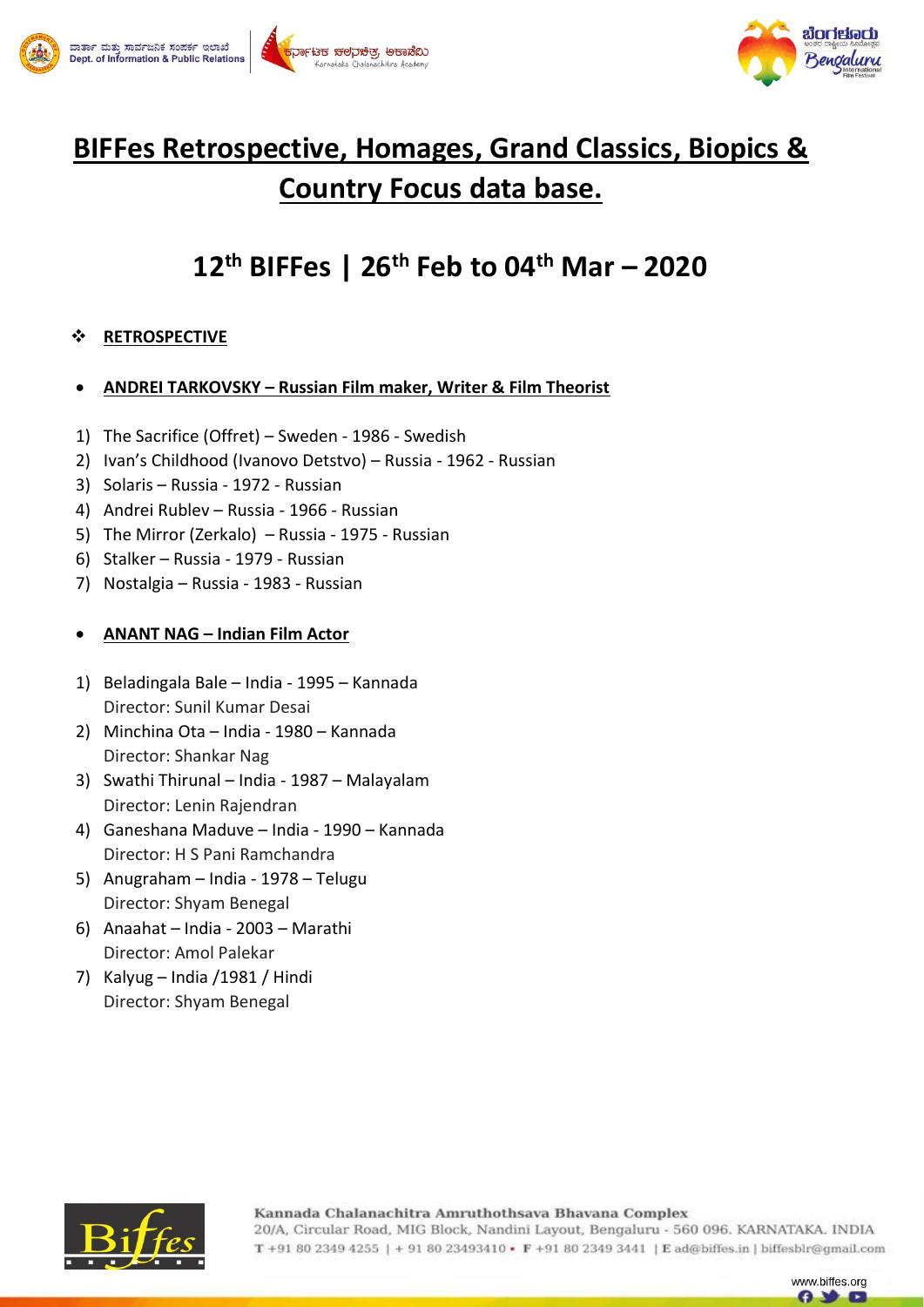









## **BIO-PICS**

- I am woman ( Helen Reddy ) Australia 2019 English Director – Unjoo Moon
- Gundermann ( Gerhard Gundermann) Germany 2018 German Director – Andreas Dresen
- Andrei Tarkovsky A Cinema Prayer Italy 2019 Russian Director – Andreia A. Tarkovsky
- The wild horse from shivapura ( Dr. Chandrashekhar Kambar) India 2018 Kannada, Director – N.S.Shankar
- Rajeev Taranath : A Memoir ( Pt.Rajeev Taranath ) India 2020 Kannada Director – Krishna Masadi
- Life and works (Dr. S.L. Bhyrappa) India 2019 Kannada Director – P.Sheshadri
- Drishya Garudiga ( V.K.Murthy) India Director – B.S. Basavaraj
- Lalith Not just a morning raaga ( Smt.Lalith J.Rao) India Director – Maya Chandra
- Looking for the stuart of corsica France 2016 French Director – Isabelle Balducchi



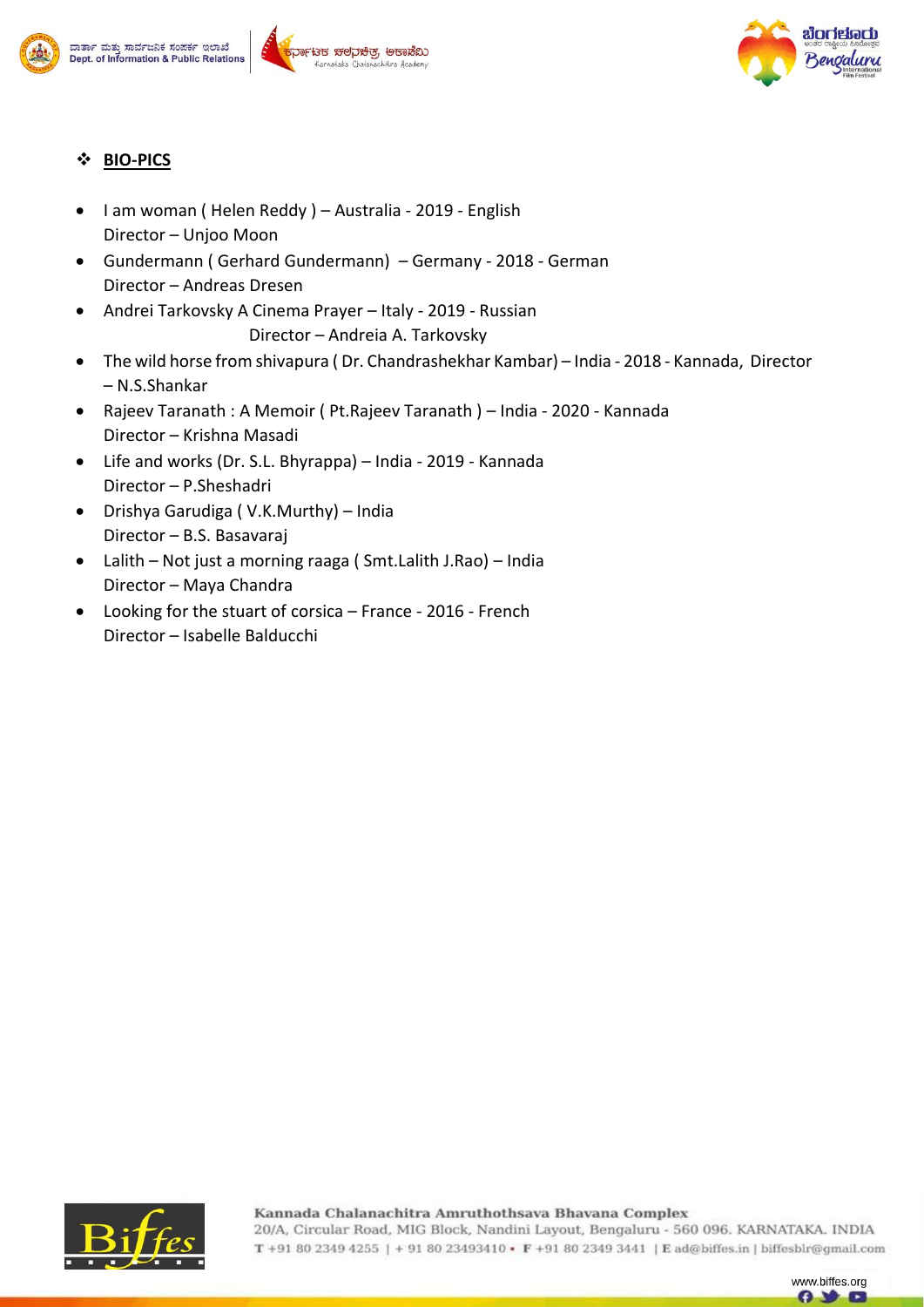







#### **COUNTRY FOCUS**

#### **GERMANY**

- 1) Balloon Germany 2018 German Director: Michael Hebrig
- 2) All about me (Der junge muss an die frische luft) Germany 2019 German Director: Caroline Link
- 3) Oray Germany 2019 German Director: Mehmet Akif Buyukatalay
- 4) Lara Germany 2019 German Director: Jan-Ole Gerster
- 5) A regular woman (Nur eine frau) Germany 2019 German Director: Sherry Hormann

## **PHILIPPINES**

- 1) The sweet taste of salted bread and undies ( Pan de salawal) Philippines 2018 Filipino Director: Che Espiritu
- 2) Edward Philippines 2019 Filipino Director: Thop Nazareno
- 3) Iska Philippines 2019 Filipino Director: Theodore Boborol
- 4) Mamang Philippines 2019 Filipino Director: Denise O'hara
- 5) Liway Philippines 2018 Filipino Director: Kip Oebanda

## **AUSTRALIA**

- 1) Babyteeth Australia 2019 English Director: Shannon Murphy
- 2) Buoyancy Australia 2019 English Director: Rodo Rathjen
- 3) Hearts and bones Australia 2019 English Director: Ben Lawrence
- 4) Measure for Measure Australia 2019 English Director: Paul Ireland



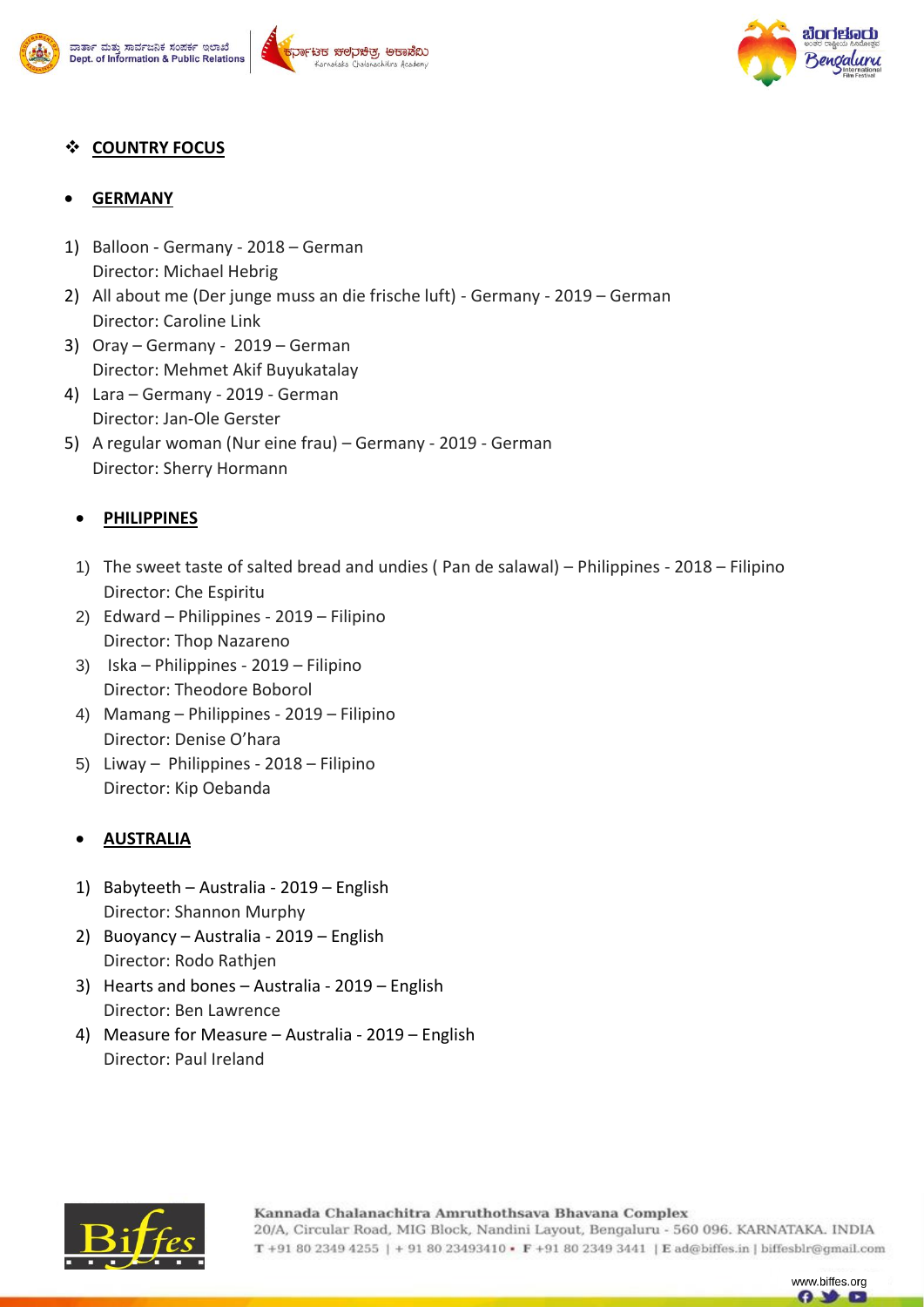





# **11th BIFFes | 21 - 28 Feb - 2019**

## **RETROSPECTIVE**

#### **SHAJI NEELAKANTAN KARUN / Indian Film Director**

- 1) Piravi India 1988 Malayalam
- 2) Swaham India 1994 Malayalam
- 3) Vanaprastham India 1999 Malayalam
- 4) Kutty srank, The Sailor of hearts India 2009 Malayalam
- 5) Olu, She India 2018 Malayalam

#### **Dr. AMBREESH - Indian Film Actor**

- 1) Antha India 1981 Kannada Director: S V Rajendra Singh Babu
- 2) Elu Sutthina Kote India 1988 Kannada Director: B C Gowrishankar
- 3) Paduvarahalli Pandavaru India 1978 Kannada Director: Puttanna Kanagal
- 4) Ranganayaki India 1981 Kannada Director: Puttanna Kanagal

## **HOMAGES AND REMEMRANCES**

#### **MRINAL SEN – Bengali Film Director**

- 1) Chorus India 1974 Bengali
- 2) Parashuram, The man with the axe India 1978 Bengali

#### **C H LOKANATH – Kannada Actor**

- 1) Nagarahaavu India 1972 Kannada Director: Puttanna Kanagal
- **M BHAKTAVATSALA – Kannada Film Producer, Distributer & Actor**
- 1) Chandamarutha India 1977 Kannada Director: Pattabhirama Reddy

## **M N VYSYA RAO – Kannada Writer & Lyricist**

1) Shubhamangala – India - 1975 - Kannada Director: Puttanna Kanagal



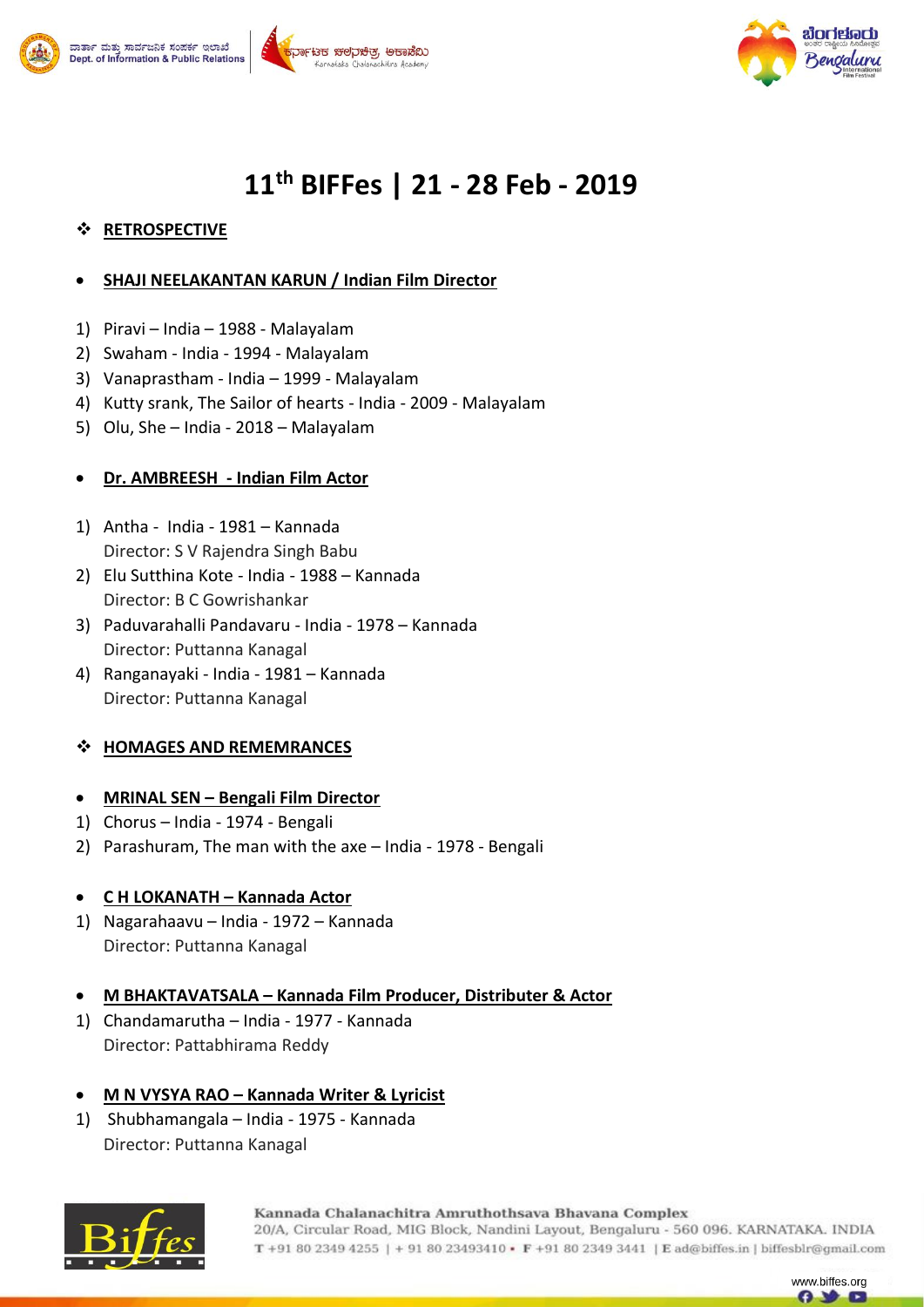





# **GRAND CLASSICS**

# **INGMAR BERGMAN – Swedish Director**

- 1) Wild Strawberries (Smultronstallet) Sweden 1957 Swedish
- 2) Cries and Whispers (Viskningar) Sweden 1972 Swedish
- 3) Persona Sweden 1972 Swedish
- 4) Smiles of a Summer Night (Sommarnattens Leende) Sweden 1955 Swedish
- 5) The Silence (Tystnaden) Sweden 1963 Swedish
- 6) The Virgin Spring (Jungfrukallan) Sweden 1960 Swedish

# **BIO-PICS**

- 3 Days in Quiberon (Romy Schneider) Germany 2018 German Director – Emily Atef
- Bimba aa tombatthu nimishagalu( Samsa) India 2018 Kannada Director – Murthy & Srinivasa Prabhu
- Bird of Dusk (Rituparno Ghosh) India 2018 Bengali Director – Sangeeta Datta
- Portrait of a poet (Dr. Doddarange Gowda) India 2018 Kannada Director – Adithya Sadashiva
- Sarala Varala (L. Narayana Reddy) India 2018 Kannada Director – Ere Gowda
- Yuli (Pedro) Spain 2018 Spanish Director – Iciar bollain
- Life Story of shivakumara swamiji India 2008 Kannada Director – Deepak Thimaya



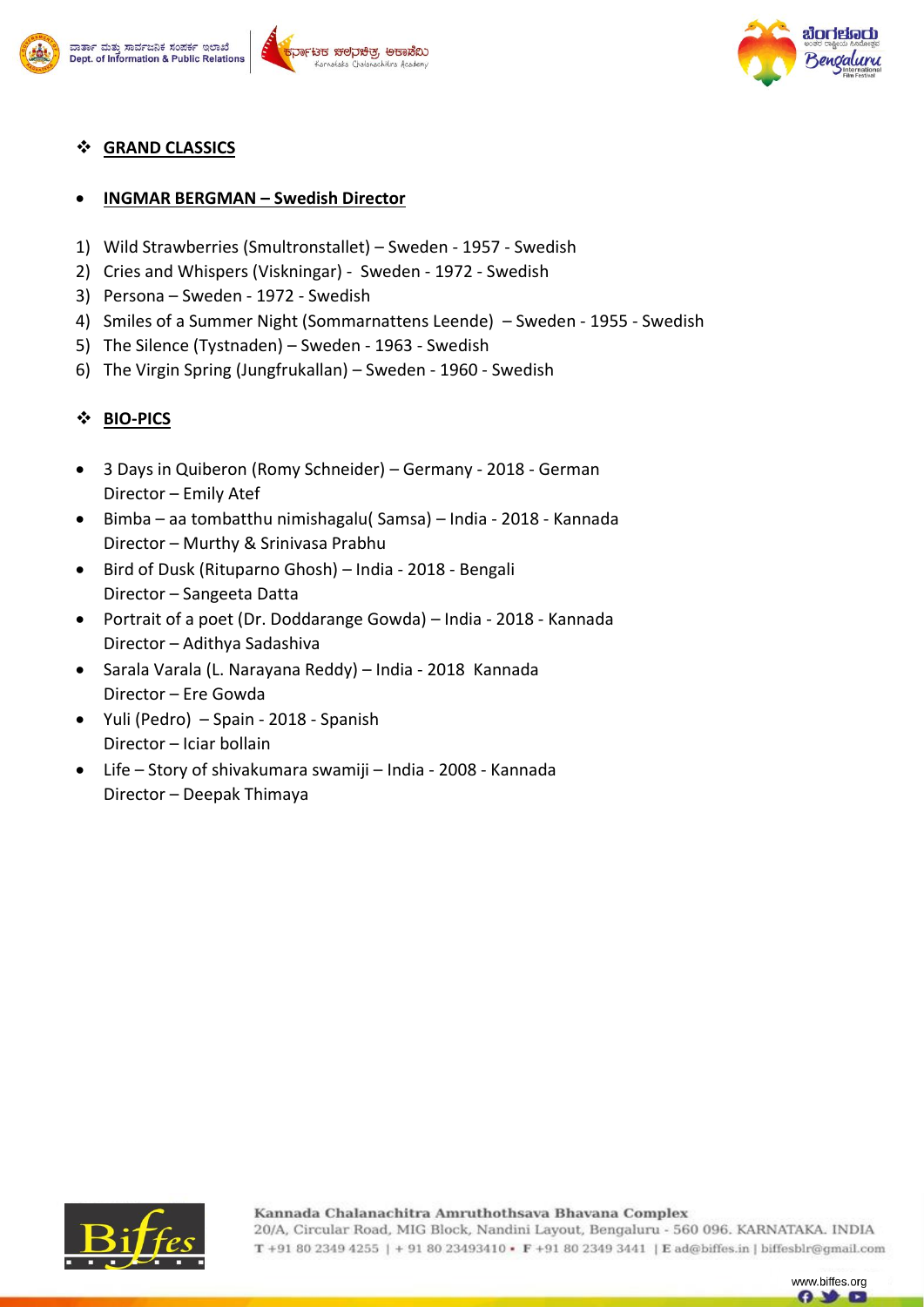



www.biffes.org G)

# **COUNTRY FOCUS**

- **IRAN**
- 1) Kejal Iran 2018 Persian Director: Nima Yar
- 2) Sara and Ayda (Sara Va Ayda) Iran 2017 Persian Director: Maziar Miri
- 3) Wild Jonquils (Nastaranhaye vahshi) Iran 2018 Persian Director: Rahbar Ghanbari
- 4) Yellow (Zard) Iran 2017 Persian Director: Mostafa Taghizadeh
- 5) Villa Dwellers (Vilaieha) 2017 Director: Monir Gheydi

## **POLAND**

- 1) Cold war (Zimna wojna) Poland 2018 Polish Director: Pawel Pawlikowski
- 2) Ether (Eter) Poland 2018 Polish Director: Krzysztof Zanussi
- 3) Pardon (Ulaskawienie) Poland 2018 Polish Director: Jan Jakub Kolski
- 4) Playing hard (Zabawa, Zabawa) Poland 2018 Polish Director: Kinga Debska

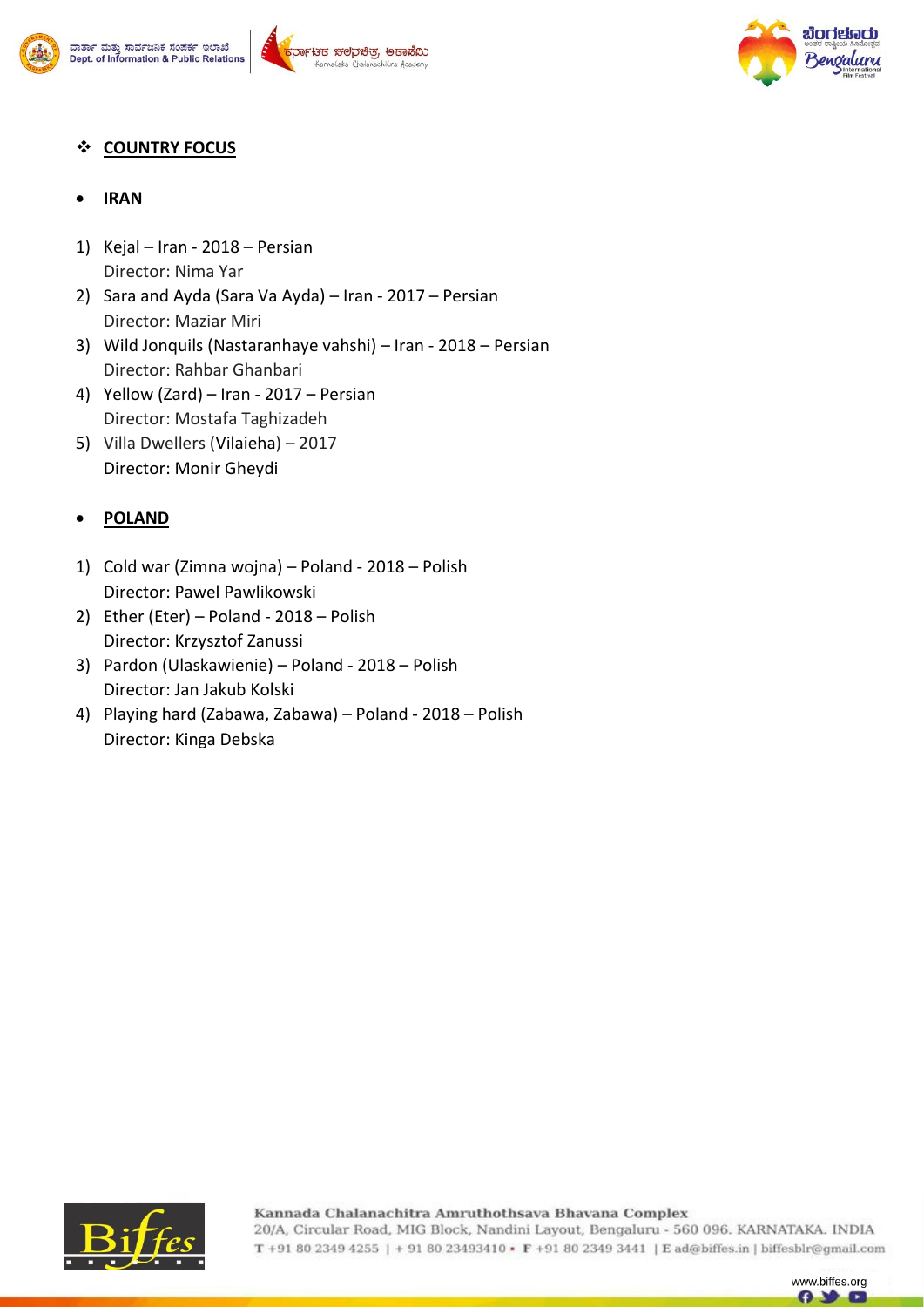

#### .<br>ಚಾನ್ ಮತ್ತು ಸಾರ್ವಜನಿಕ ಸಂಪರ್ಕ ಇಲಾಖೆ <sup>-</sup>ಟಕ ಚಲನಿಚಿತ, ಅಕಾಡೆಬ Dept. of Information & Public Relations



# **10th BIFFES | 22nd Feb to 01st Mar – 2018**

## **RETROSPECTIVE**

#### **ALEKSEI BALABANOV – Russian Film Director**

- 1) Cargo 200 (Gruz 200) Russia 2007 Russian
- 2) Brother (Brat) Russia 1997 Russian
- 3) Morphine ( Morfiy) Russia 2008 Russian
- 4) Of freaks and man ( Pro urodov I lyudey) Russia 1998 Russian
- 5) War (Voyna) Russia 2002 Russian

#### **N LAKSHMINARAYAN – Kannada Film Director**

- 1) Abhachurina Post Office India 1973 Kannada
- 2) Bettada Hoovu India 1985 Kannada
- 3) Mukthi India 1971 Kannada
- 4) Uyyale India 1969 Kannada

#### **SUMITRA BHAVE & SUNIL SUKTANKAR – Marathi Film Directors**

- 1) Astu (So be it) India 2013 Marathi
- 2) Badha India 2006 Marathi
- 3) Devrai India 2004 Marathi
- 4) Ek cup chya India 2009 Marathi
- 5) Vastupurush India 2002 Marathi



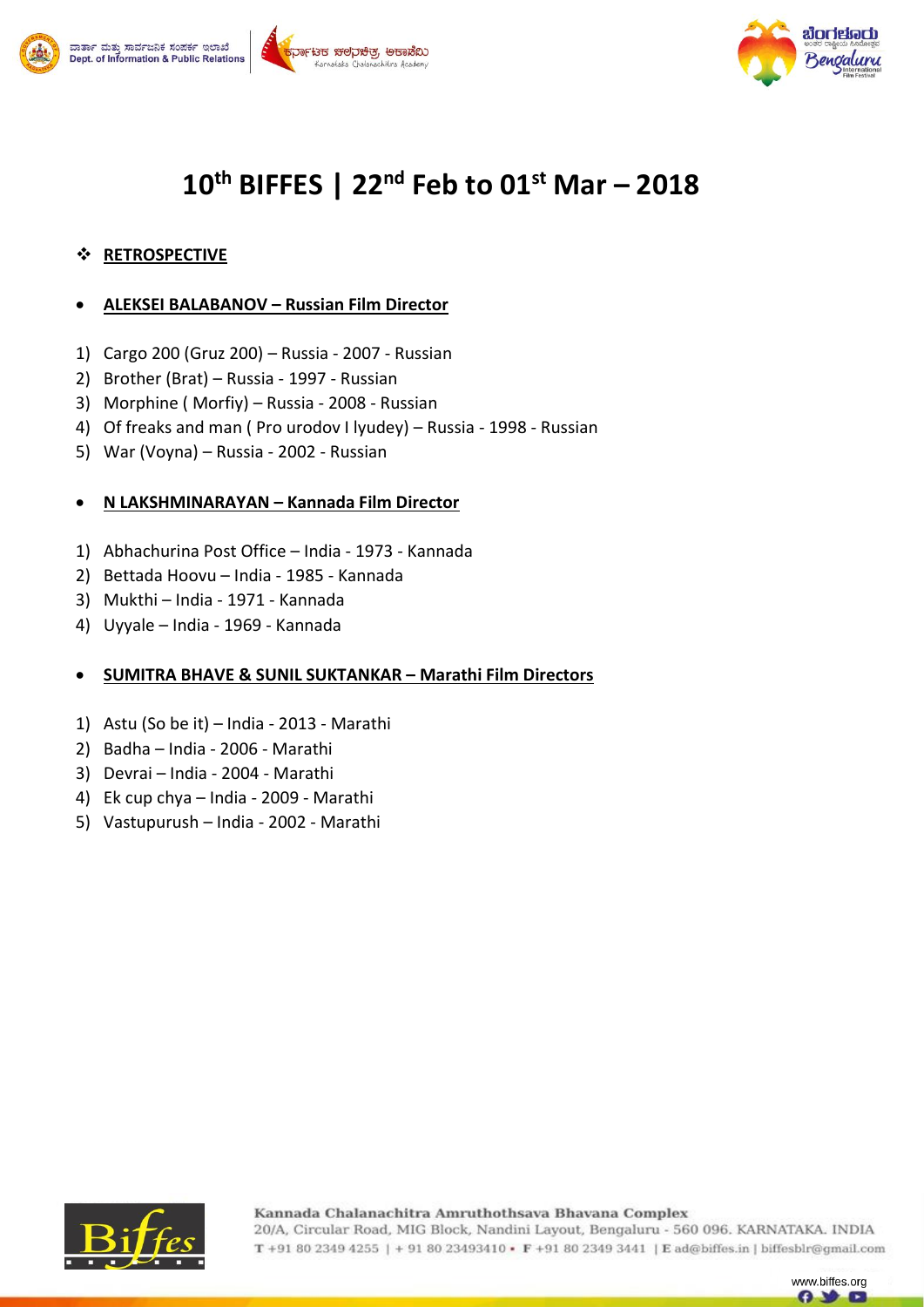





### **HOMAGE**

#### **PARVATHAMMA RAJKUMAR – Kannada Film Procuder**

1) Chigurida Kanasu – India - 2003 - Kannada Director: T S Nagabarana

#### **R N SUDARSHAN – Indian Actor & Producer**

1) Vijayanagarada Veeraputra – India - 1961 – Kannada Director: R Nagendra Rao

#### **KASHINATH – Kannada Film Actor & Director**

1) Avale Nanna Hendthi – India - 1988 - Kannada Director: S Umesh

#### **KOODUVALLI CHANDRASHEKAR – Kannada Film Actor**

1) Edakallu Guddada Mele – India - 1973 - Kannada Director: Puttanna Kanagal

#### **KRISHNAKUMARI – Indian Film Actor**

1) Bhakta Kanakadasa – India - 1960 – Kannada Director: Y R Swamy

#### **B V RADHA – Indian Film Actor**

1) Mithileya Seetheyaru – India - 1988 - Kannada Director: K S L Swamy

#### **SHASHI KAPOOR – Indian Film Actor, Director & Producer**

1) New Delhi Times – India - 1986 - Hindi Director: Ramesh Sharma



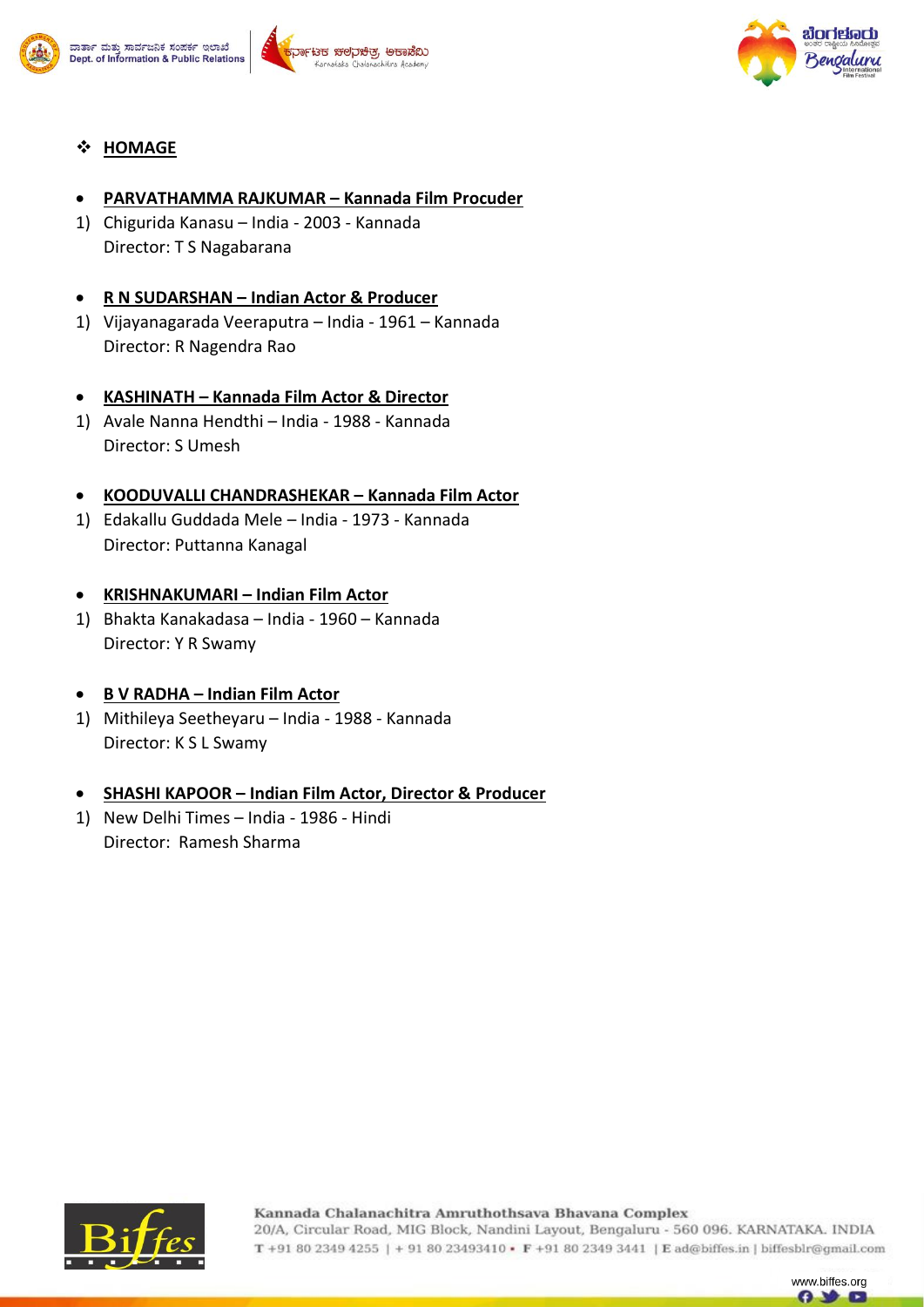







## **BIO-PICS**

- And they made classics ( Nabendu Ghosh) India 2017 Hindi Director – Ratnottama Sengupta
- Doctor Rakhmabai (Dr.Rakhmabai) India 2016 Marathi Director – Ananth Naryana Mahadevan
- El inca ( Valero aka el inca) Venezuela 2016 Spanish Director – Ignacio Castillo Cottin
- Nico, 1988 (Nico) Italy 2017 English Director – Susanna Nicchiarelli
- Redoubtable (Jean-luc-godard) France 2017 French Director – Michel Hazanavicius
- Solo, Solitude (Wiji Thukul) Indonesia 2016 Indonesian Director – Yosep Anggi Noen
- The Secret of Zia Maria ( Zia Maria) France 2017 English Director – Isabelle Balducchi
- Writer Ashokamitran ( Mr.Ashokamitran) India 2017 Tamil Director – Prasanna Ramaswamy
- Zama ( Zama) Argentina 2017 Spanish Director – Lucrecia Martel



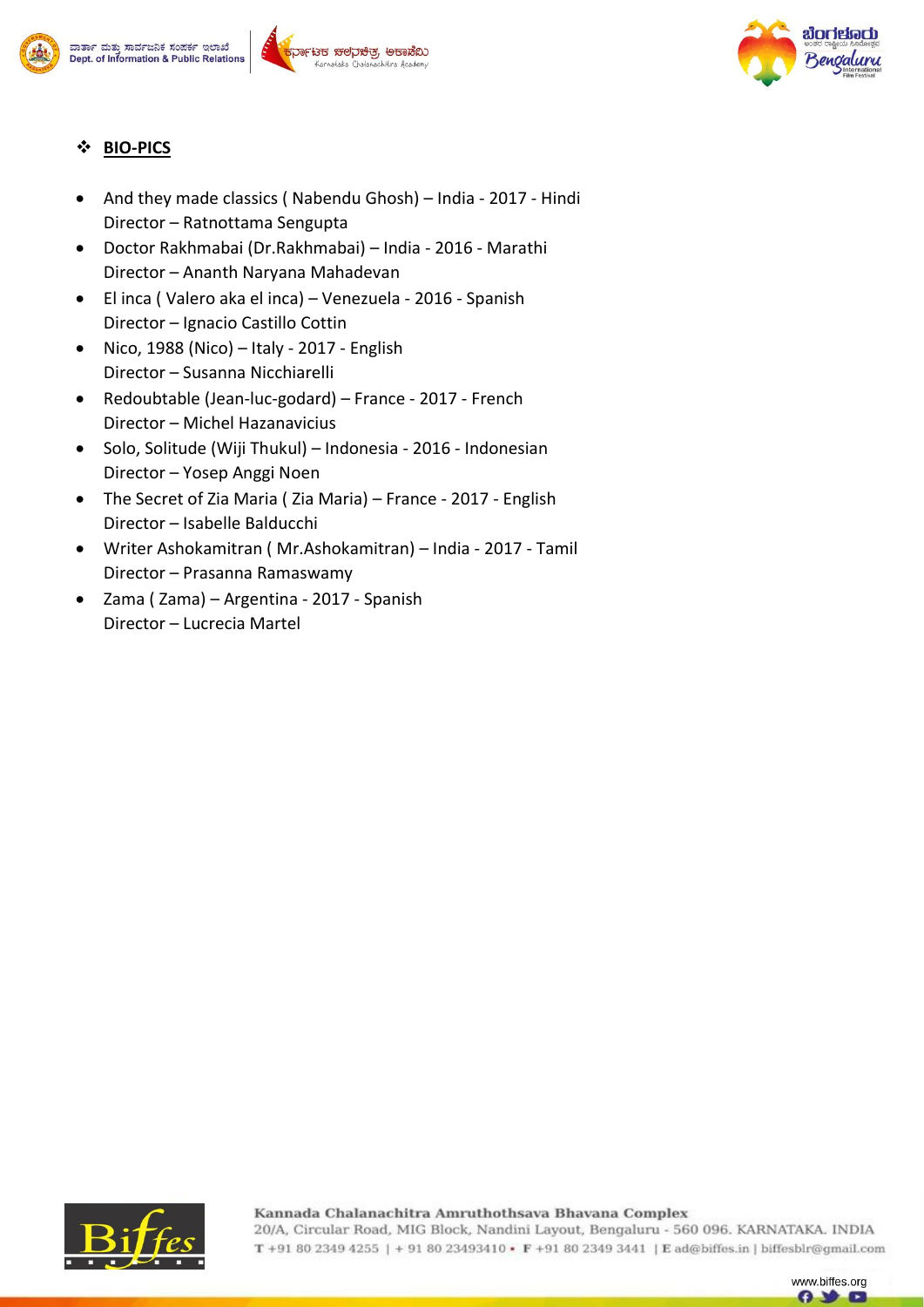







## **COUNTRY FOCUS**

### **GERMANY**

- 1) Four hands ( Die vierhandige) Germany 2017 German Director: Oliver Kienle
- 2) The final journey (Leanders letzte reise) Germany 2017 German Director: Nick Baker - Monteys
- 3) The Young Karl Max (Le jeune Karl Marx) Germany 2017 German Director: Raoul Peck
- 4) Western Germany 2017 German Director: Valeska Grisebach
- 5) Directions (Posoki) Germany 2017 German Director: Stephan Komandarev
- 6) Why Democracy? taxi to the dark side Germany 2007 English Director: Alex Gibney
- 7) The Cyclist Germany 2008 German

## **THAILAND**

- 1) Countdown Thailand 2012 Thai Director: Nattawut Poonpiriya
- 2) Heart Attack (Ham puay ham phak ham rak mor ) Thailand 2015 Thai Director: Nawapol Thamrongrattanarit
- 3) Laddaland Thailand 2011 Thai Director: Sophon Sakdaphisit
- 4) One day Thailand 2016 Thai Direction: Banjong Pisanthanakun
- 5) Phobia 2 (Ha phraeng) Thailand 2009 Thai Direction: Banjong Pissanthanakun, Visute Poolvoralaks, Paween Purikitpanya, Songyos Sugmakanan, Parkpoom Wongpoom

## **CANADA**

- 1) Heaven on Earth Canada 2008 English Director: Deepa Mehta
- 2) Sleeping giant Canada 2015 English Director: Andrew Cividino

#### **REVISTING CLASSICS** Samskara – India - 1970 – Kannada Director: Pattabirama Reddy Tikkavarapu



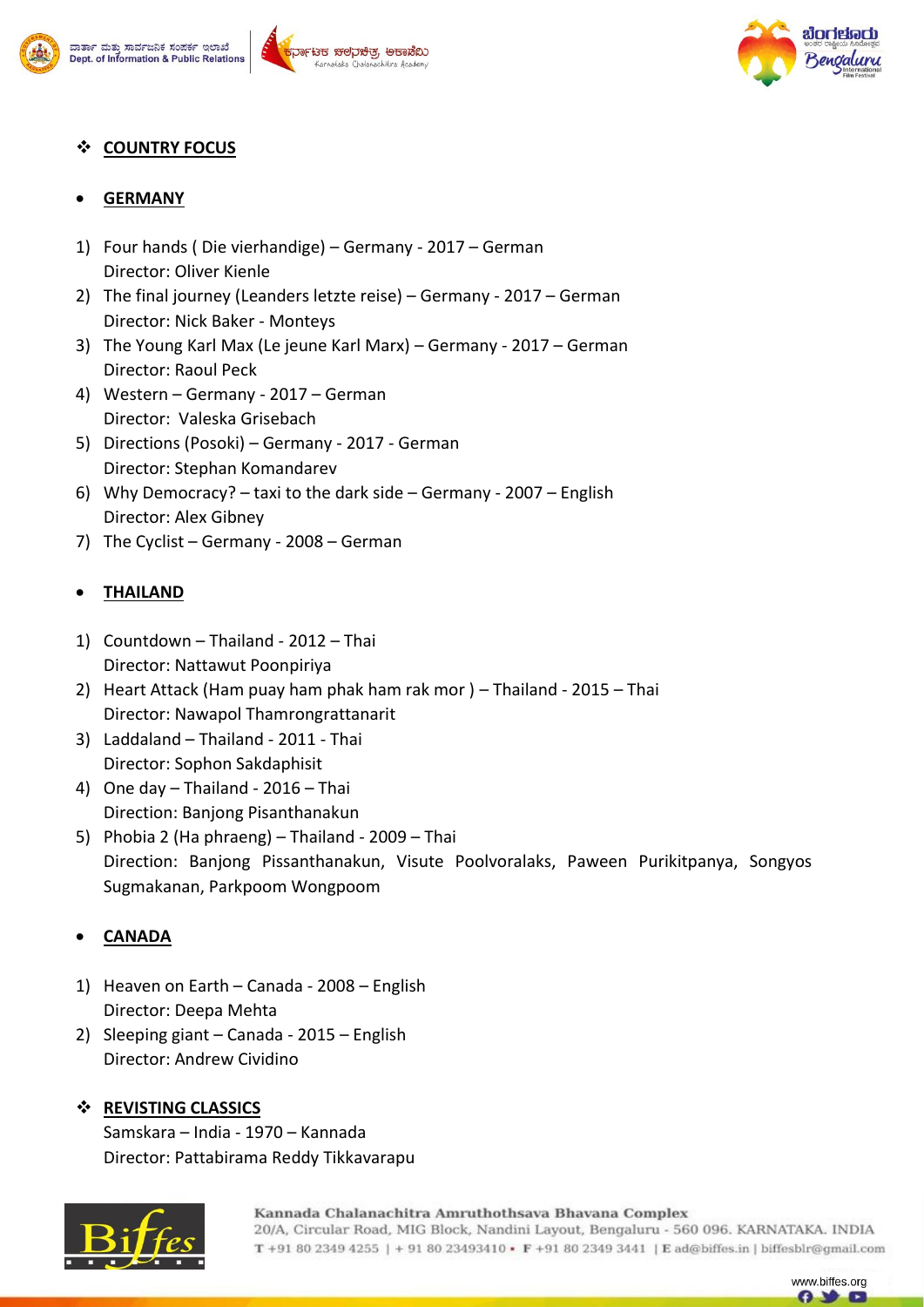





# **9 th BIFFES | 2nd -9 th FEB 2017**

### **RETROSPECTIVE**

#### **BUDDHADEB DASGUPTA - Indian Film Director**

- 1) Sheleter of the wings (Charachar) 1994
- 2) The Bait (Tope) 2016
- 3) The Distance (Dooratwa) 1979
- 4) The Tiger man (Bagh Bahadur) 1989
- 5) The Wrestlers (Uttara) 2000

#### **HARINI - Kannada Film Actors**

- 1) Nanda deepa India / 1963 / Kannada Director- M R Vitthal
- 2) Sathisukanya India / 1967 / Kannada Director – Y R Swamy
- 3) Naandi India / 1964 / Kannada Director – N Lakshminaryana

#### **ZOLTAN FABRI - Hungary Film Director**

- 1) Sweet Anna (Edes Anna)– Hungary / 1958 / Hungarian
- 2) The boys of Paul Street (A pal utcai fluk) Hungary / 1969 / Hungarian
- 3) The Toth Family (Isten hozta ornagy ur) Hungary / 1969 / Hungarian
- 4) The Witness (A tanu) Hungary / 1969 / Hungarian
- 5) Two Half Times In Hell (Ket felido a pokolban) Hungary / 1961 / Hungarian

## **HASKELL WEXLER - USA Film Director**

- 1) Good kurds Bad kurds ; No friends but the mountains Usa / 2000 / English
- 2) Latino Usa /1985 / English
- 3) Rebel Citizen Usa / 2015 / English
- 4) Who Needs Sleep? Usa / 2006 / English
- 5) The Bus Usa / 1965 / English
- 6) Underground Usa / 1976 / English
- 7) Five days in march Usa



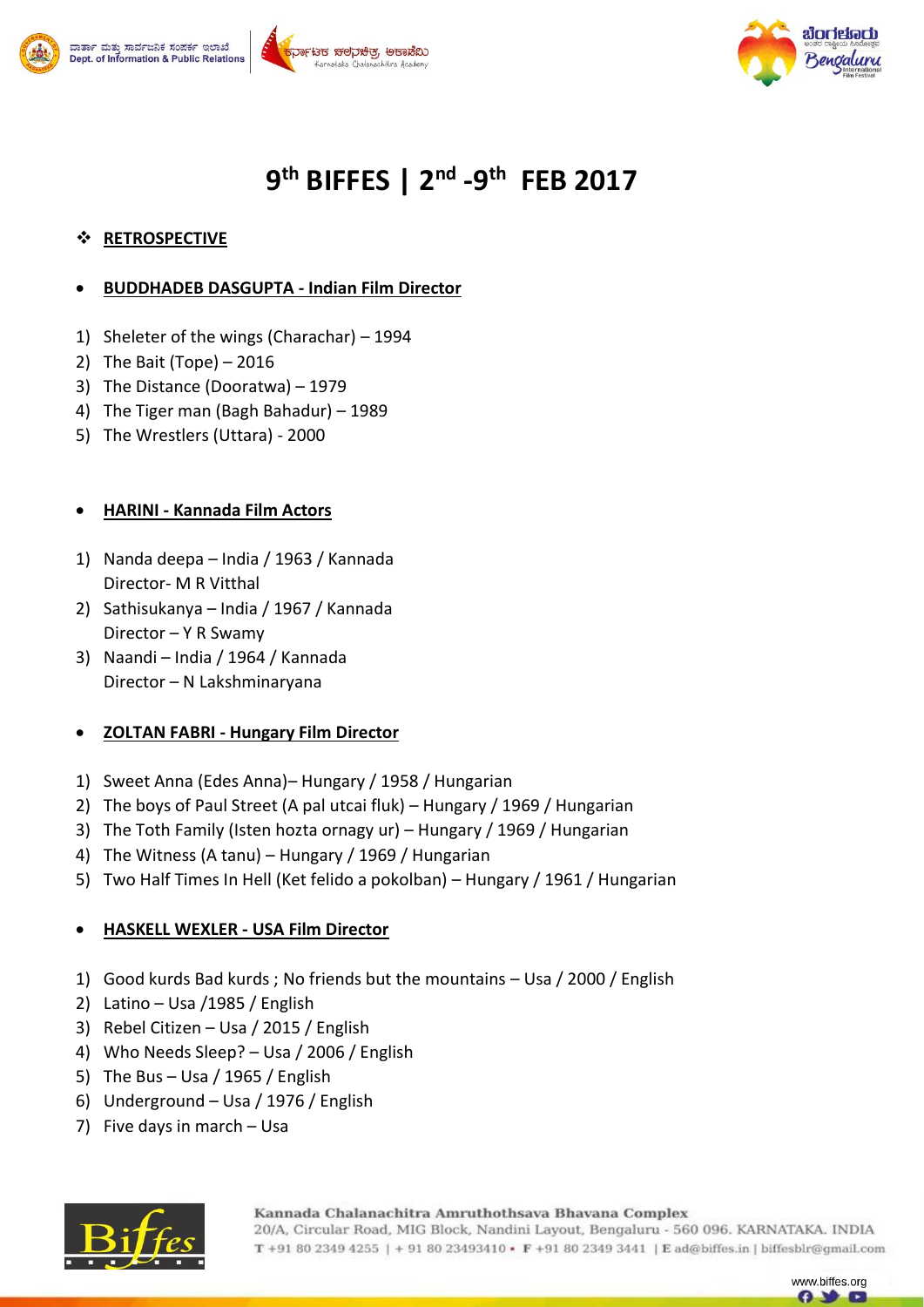







#### **BIO – PIC**

- 1. Fritz lang (Fritz lang) Germany / 2016 / German Director – Gordian maugg
- 2. In love with lou (Lou andreas –salome) Germany / 2016 / German Director – Cordula kablitz
- 3. Neruda (Neruda) Spain / 2016 / Spanish Director – Pablo larrain
- 4. Stefan zweig farewell to Europe (Vor der morgenrote) Austria / 2016 / German Director Maria Schrader
- 5. The path never ends (Dr.M M Kalaburgi) India / 2015 / Kannada Director – K S Parameshwara
- 6. Van Gogh (Van Gogh) France / 1991 / French Director – Maurice pialat
- 7. Dastaan E Rafi (Dastaan E- Rafi) India / 2016 / Hindi Director – Rajni Acharya, Vinay patel



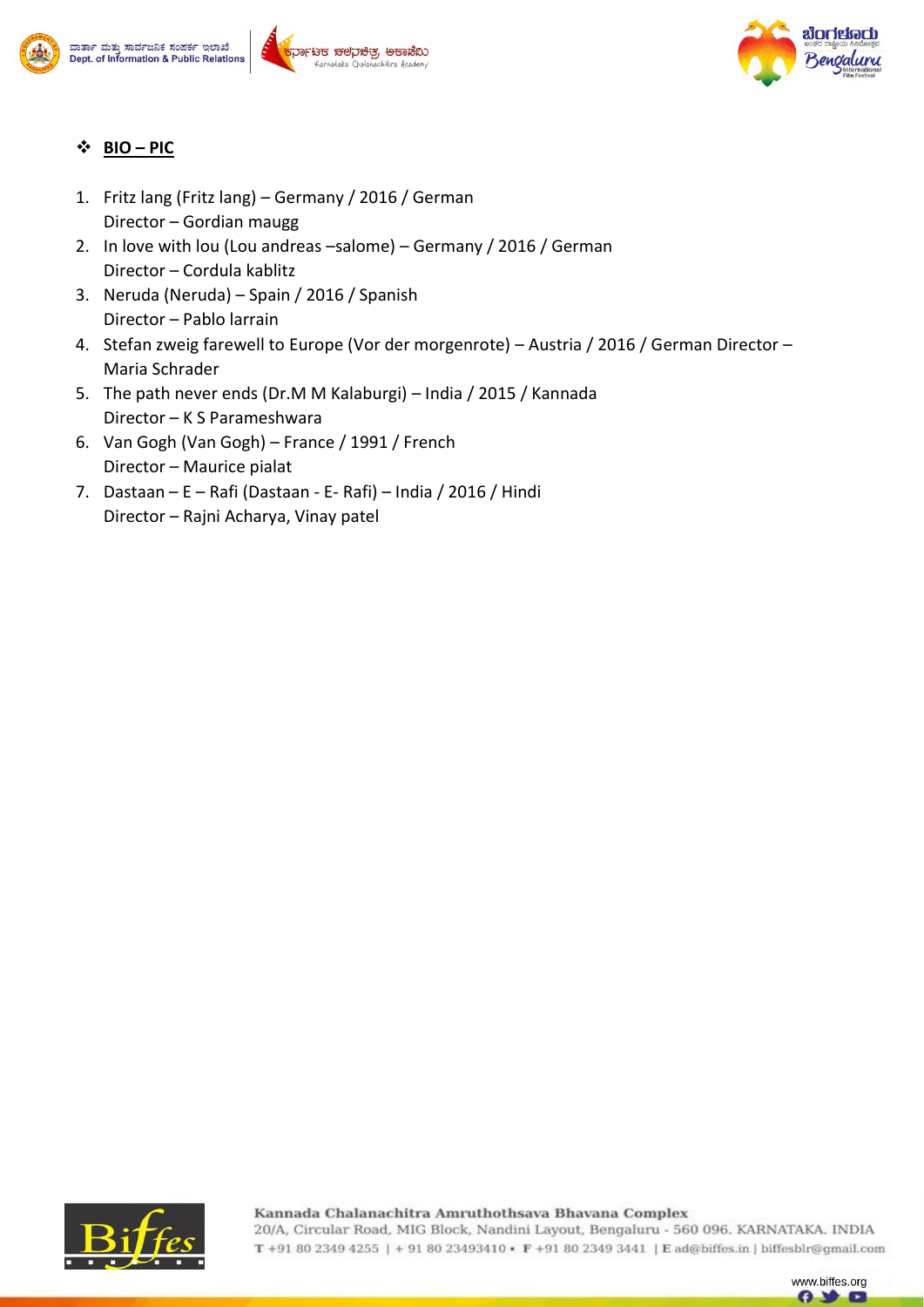





#### **HOMAGES**

- ANDRZEJ WAJDA POLAND FILM DIRECTOR
- 1) After Image (Powidoki) Poland / 2016 / Polish
- M BALAMURALIKRISHNA INDIAN MUSICIAN
- 1) Subbashastry India / 1966 / Kannada Director – M V Krishnaswamy
- ABBAS KIARSTOMI IRAN FILM DIRECTOR
- 1) Close-Up (Nema Ye Nazdik) Iran / 1990 / Persian
- PAUL COX AUSTRALIAN FILM DIRECTOR
- 1) Innocence (Amor eterno amor) Australia / 2000 / English
- J JAYALALITHAA INDIAN ACTORS
- 1) Nanna Kartavya India / 1965 / Kannada Director – Vedantham Raghaviah
- OM PURI INDIAN ACTOR
- 1) Ardha Satya India / 1983 / Hindi Director – Govind Nihalani
- SANKETH KASHI KANNADA FILM ACTOR
- 1) Ulta Palta India / 1997 / Kannada Director – N S Shankar
- SRIHARI KHODAY KANNADA FILM PRODUCER
- 1) Mysore Mallige India / 1992 / Kannada Director – T S Nagabharana
- JACQUES RIVETTE FRANCE FILM DIRECTOR
- 1) Who Knows? (Va savoir) France / 2001 / French
- RAOUL COUTARD FRENCH FILM CINEMATOGRAPHER
- 1) Z Algeria / 1969 / English Director – Costa - Gavras
- DR. KA ASHOK PAI FILM PRODUCER AND SCRIPT WRITER
- 1) Mana Manthana India / 1966 / Kannada Director – Suresh Heblikar



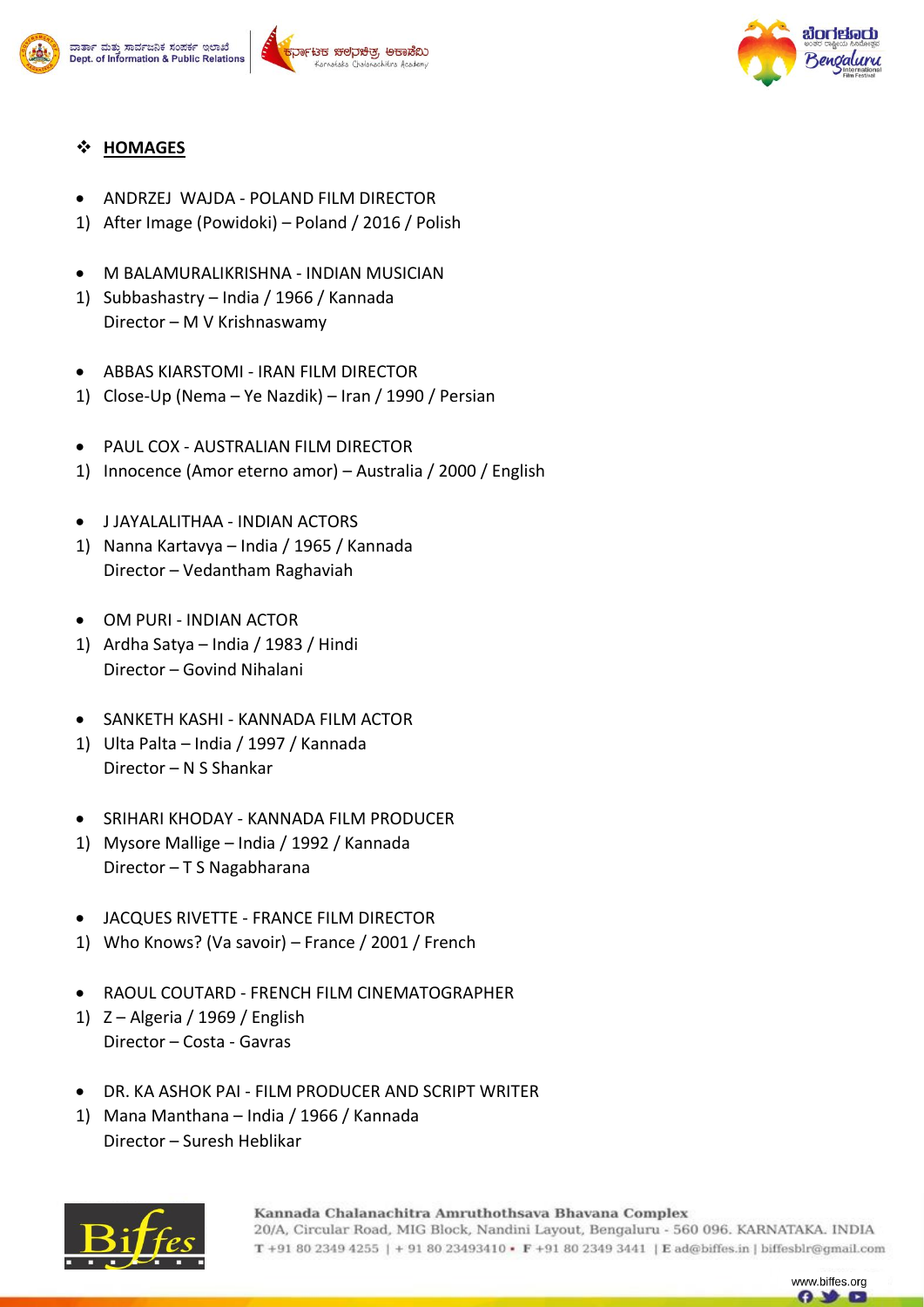





## **COUNTRY FOCUS**

## **EGYPT**

- 1) Clash (Eshtebak) Egypt / 2016 / Arabic Director – Mohamed Diab
- 2) In the last day of the city (Akher ayam el madina) Egypt / 2015 Director – Tamer El Said
- 3) Nawara Egypt / 2015 / Arabic Director – Hala Khalil

## **VIETNAM**

- 1) Don't Burn (Dung dot) Vietnam / 2009 / Vietnamese Director – Dang Nhat Minh
- 2) Jackpot (Trung so)– Vietnam / 2015 / Vietnamese Director – Dustin Nguyen
- 3) Pao's Story (Chuyen cua pao) Vietnam / 2006 / Vietnamese Director – Quang Hai Ngo
- 4) The Guava House (Mua oi) Vietnam / 2000 / Vietnamese Director – Dang Nhat Minh
- 5) The Prophecy (Nha tien tri) Vietnam / 2015 / Vietnamese Director – Duc Vuong
- 6) When the tenth month comes (Bao gio den thang muoi) Vietnam / 1984 / Vietnamese Director - Dang Nhat Minh
- 7) Yellow flowers on the green grass (Toi thay hoa vang tren co xanh) Vietnam / 2015 / Vietnamese
	- Director Victor v?
- 8) Yen's life Vietnam / 2016 / Vietnamese Director – Tuan Vu Dinh

## **LUXEMBOURG**

- 1) Blind Spot (Doudege wenkel) Luxembourg / 2012 / Luxembourgish Director – Christophe Wagner
- 2) Charlotte ; a royal at war (Leif letzebuerger) Luxembourg / 2008 / Luxembourgish Director – Ray Tostevin
- 3) Hot Hot Hot Luxembourg / 2011 / Luxembourgish Director – Beryl Koltz
- 4) Schacko Klak Luxembourg / 1989 / Luxembourgish Director – Frank Hoffmann & Paul Kleffer



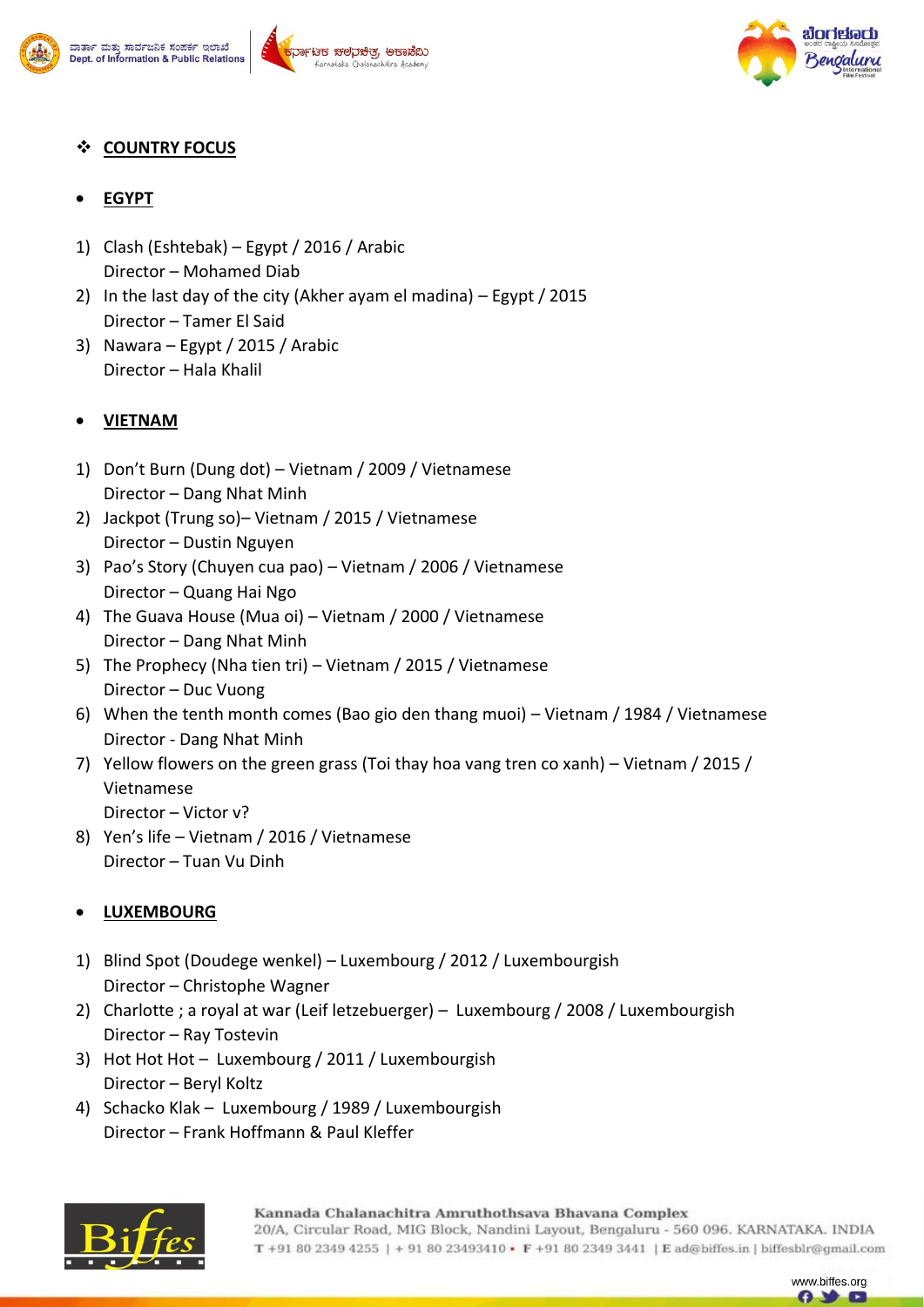





#### **DR. SRINATH 50 Years In Kannada Cinema**

- 1) Narayana saw me India / 2015 / Kannada Director – Vishwas Madisetty
- 2) The Whirlpool India / 2015 / Kannada Director – P H Vishwanath



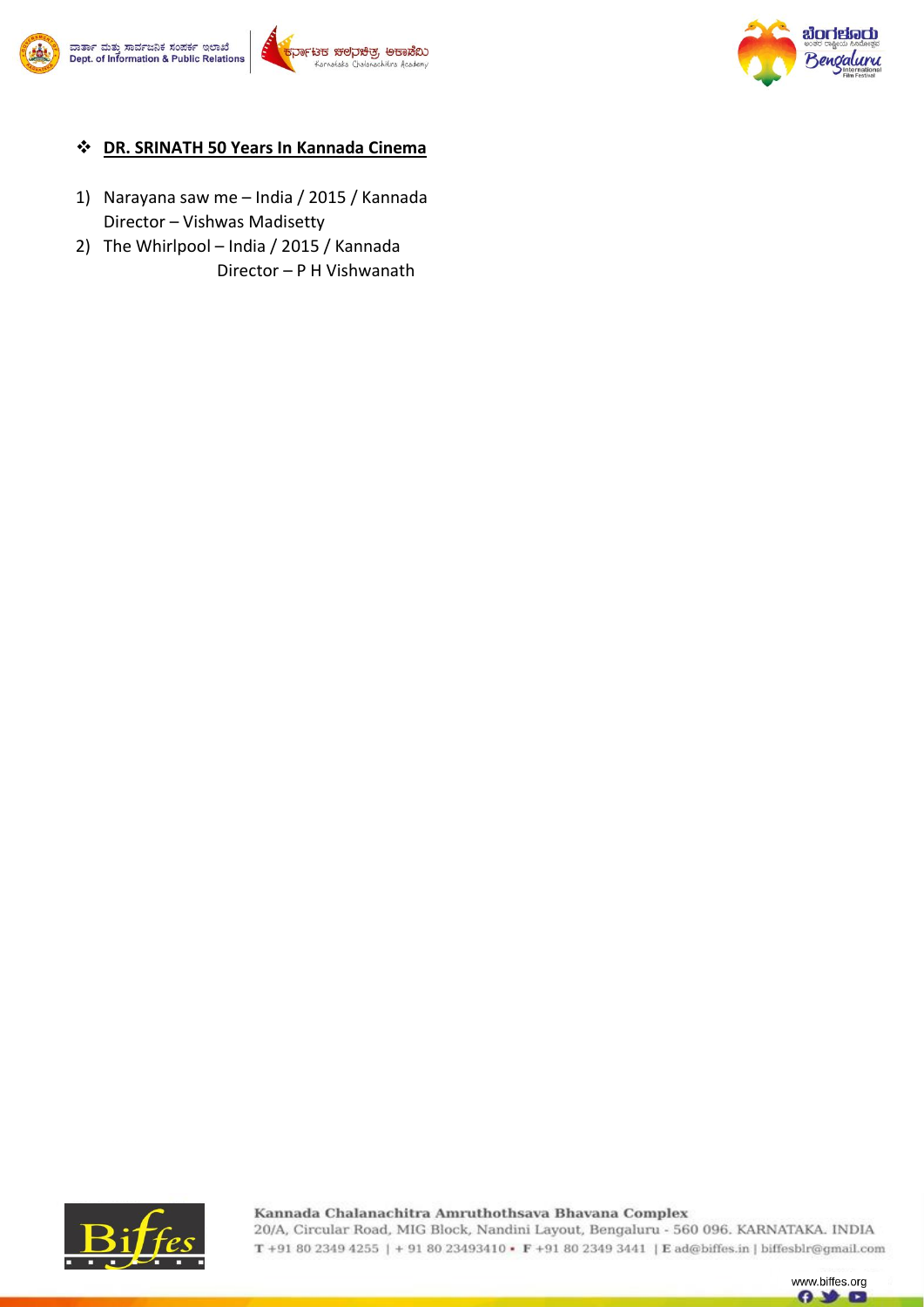





# **8 th BIFFes | 26th Jan-4 th Feb 2016**

### **RETROSPECTIVES**

#### **ISTVAN SZABO - Hungarian Film Director.**

- 1. Confidence (Bizalom) 1980.
- 2. Mephisto 1981.
- 3. Talking Sides (Szembesities) 2001.

#### **NILS MALMROS - Danish Film Director.**

- 1. Tree of Knowledge (Kundskabens Trae) 1981.
- 2. Arhus by Nights 1989.
- 3. Facing the Truth (At Kende Sandheden) -2002.
- 4. Aching Hearts (Kaerestesorger) 2009.
- 5. Sorrow and Joy (Sorg og Glaede) 2013.

### **B SAROJA DEVI - Indian Actress.**

- 1. Mahakavi Kalidasa 1955.
- 2. Anna Thangi 1958.
- 3. Kitturu Chennamma 1961.
- 4. Sasural 1961.
- 5. Anbe Vaa 1966.

#### **VINTAGES. (Dadasaheb Phalke Award Winners)**

#### **ADOOR GOPALAKRISHNAN/ Indian Film Director, Script Writer & Producer.**

- 1. Elippathayam 1981.
- 2. Mukhamukham 1984.
- 3. Anantaram 1987.

#### **MRINAL SEN - Indian Filmmaker.**

- 1. Bhuvan Shome 1969.
- 2. Interview 1971.
- 3. Ek Din Pratidin (And Quiet Rolls the Dawn) 1979.
- 4. Akaler Sandhane (In Search of Famine) 1980.



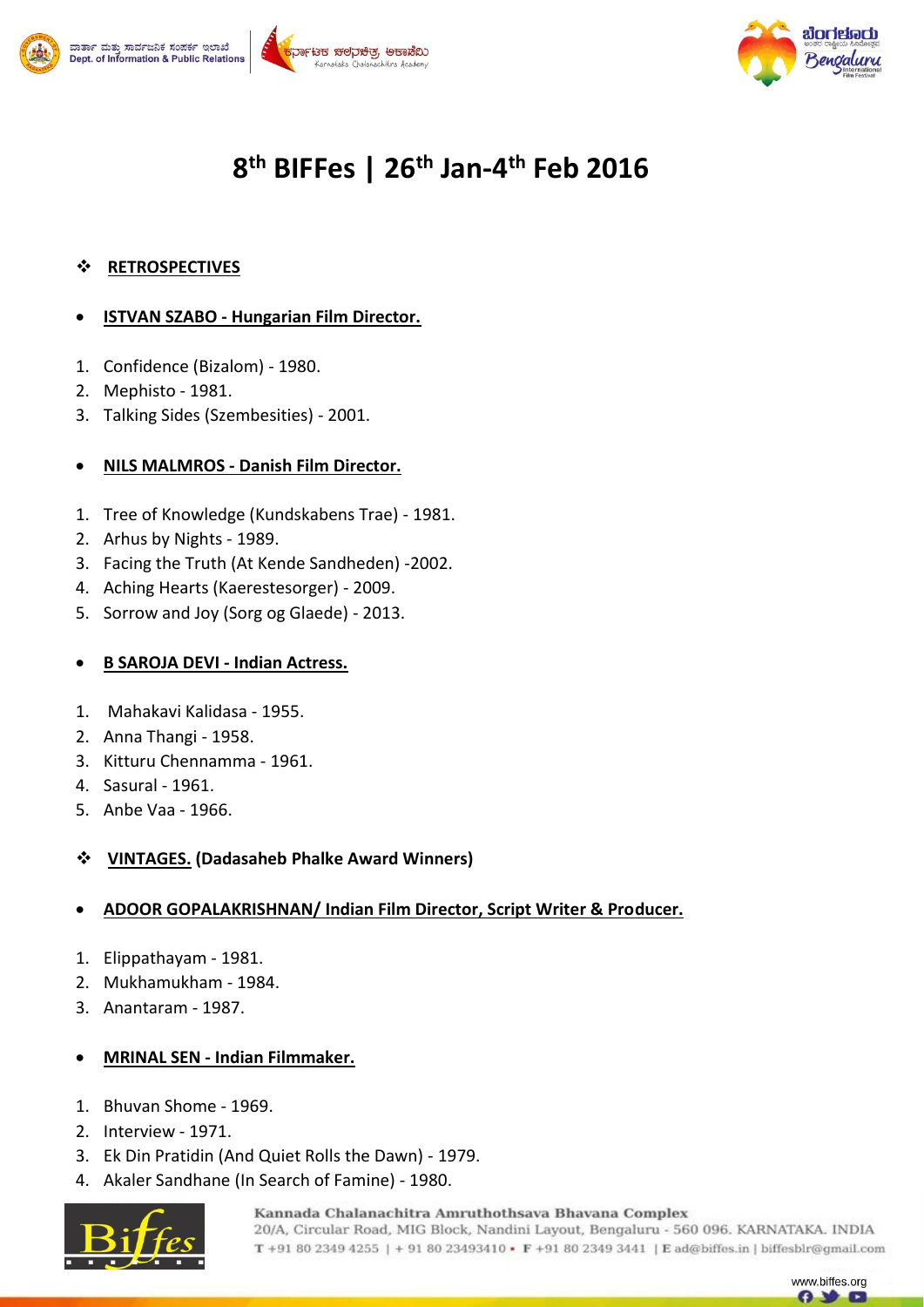





# **HOMAGES.**

- **Geethapriya** Kannada Film Maker & Lyricist. Mannina Maga - 1968.
- **KSL Swamy (Ravee)** Kannada Film Director, Producer, Actor & Playback Singer. Malayamaruta - 1986.
- **S Siddalingaiah** Indian Film Director & Writer. Bhootayyana Maga Ayyu - 1974.

# **GRAND CLASSIC**

Pather Panchali - Satyajit Raj - 1955.

# **BIOPICS**

- 1. Adwait Sangeet. (Padmda Bhushan Pt. Rajan Mishra & Pt. Sajan Mishra.) India 2011. Director: Makarand Brahme.
- 2. Antony Gonsalves: The Music Legend India 2011. Director: Ashok Rane.
- 3. Gabo: The Creation of Grabriel Garcia Marquez. (Gabo, La Creacion De Gabriel Garcia Marquez.) – USA - 2015. Director: Justin Webster.
- 4. Images/Reflections- A Journey into the Images of Adoor Gopalakrishnan India. Director: Girish Kasaravalli.
- 5. Jia Zhangke: A Guy from Fenyung Brazil 2014. Director: Walter Salles.
- 6. Life in the Metaphors: A Portrait of Girish kasarvalli India 2015. Director: O P Srivastava.
- 7. The magic of Making. (Life & Work of K G Subramanyan) India. Director: Goutam Ghose.



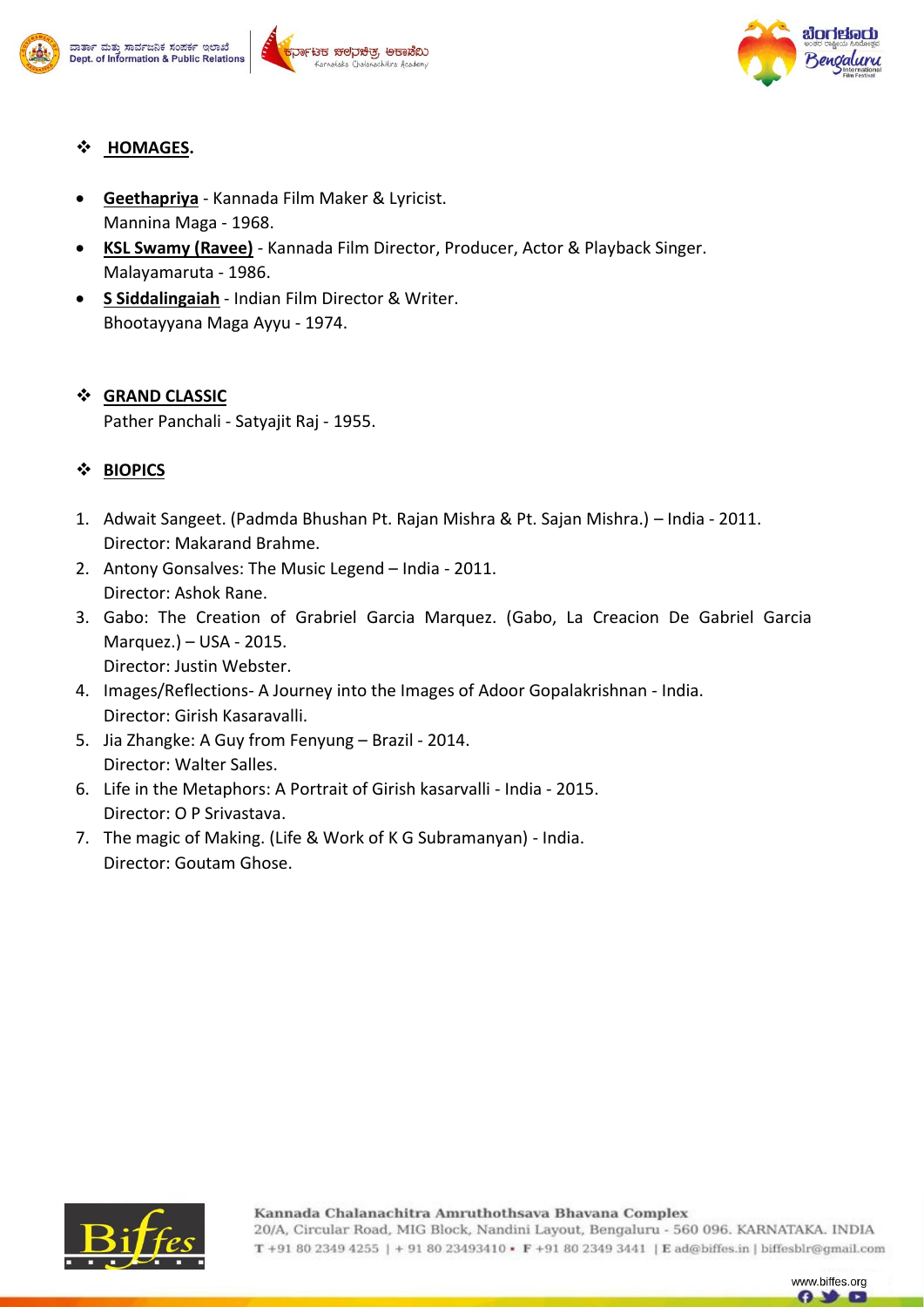





## **COUNTRY FOCUS**

- **Iran**
- 1. Arabani 2014. Director: Adi Adwan.
- 2. Dowry's Sugar Bowl 2015. Director: Ali Mollagholi Poor.
- 3. Ice Era (Asr-e Yakhbandan) 2015. Director: Mostafa Kiaei.
- 4. My Mother's Blue Sky (Aseman-E Abi-E Madaram) 2015. Director: Ali Ghavitan.
- 5. Nahid 2015. Director: Ida Panahandeh.
- 6. The Long Farewell (Khodahafezi Toolani) 2015. Director: Farzad Motamen.
- 7. The Man Who Became a Horse (Mardi Ke Asb Shod) 2015. Director: Amir-Hossein Saghafi.
- 8. Wednesday, May 9 (Chaharshanbeh, 9 Ordibehesht) 2015. Director: Vahib Jalilvand.
- 9. Yahya didn't keep quiet (Yahya Sokout Nakard) 2015. Director: Kaveh Ebrahimpour.

## **Mexico.**

- 1. Bleak Street (La Calle De La Amargura) Spain 2015. Director: Artuto Ripstein.
- 2. Chronic France 2015. Director: Michel Franco.
- 3. The thin Yellow Line (La Delgada Linea Amarilla) 2015. Director: Celso R Garcia.

## **Turkey.**

- 1. Frenzy (Abluka) 2015. Director: Emin Alper.
- 2. Motherland (Ana Yurdu) 2015. Director: Senem Tuzen.
- 3. Song of my Mother (Annemin Sarkisi) 2014. Director: Erol Mintas.



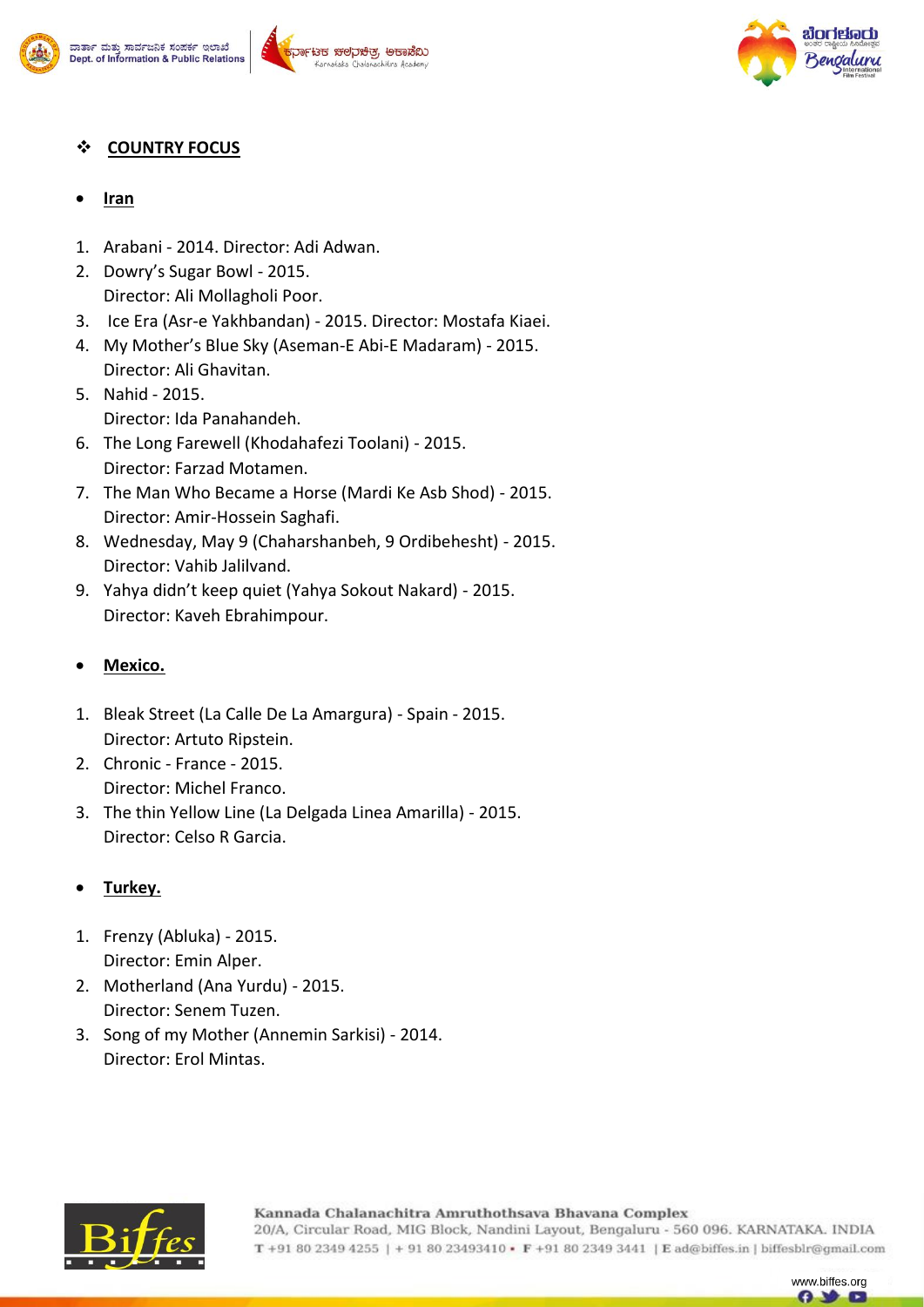





www.biffes.org G)

# **7 th BIFFes | 4-11 Dec 2014**

### **RETROSPECTIVES**

- **ZANUSSI - Polish Filmmaker**
- 1. Persona Non Grata 2005
- 2. Life as a sexually transmitted disease 2000
- 3. Camouflage 1977
- 4. The Illumination 2006
- 5. In full Gallop 1996
- 6. The Supplement 2006
- 7. The constant factor 1980

#### **PHILIP NOYCE – Australian Filmmaker**

- 1. The Newsfront 1978
- 2. Dead Calm 1989
- 3. Backroads 1977
- 4. Rabbit-Proof Fence 2002

## **HOMAGES**

- ALAIN RESNAIS French Film Director Film of Riley – 2014
- BALANATAHAN BENJAMIN MAHENDRAN Kokila – 1977
- CHANNAPATNA RAMASWAMY SIMHA Kannada Actor, Director, Dramatist & Playwright
- 1. Bara 1980 Director: M S Satyu
- 2. Maadi Madidavaru 1974 Director: K M Shankarappa

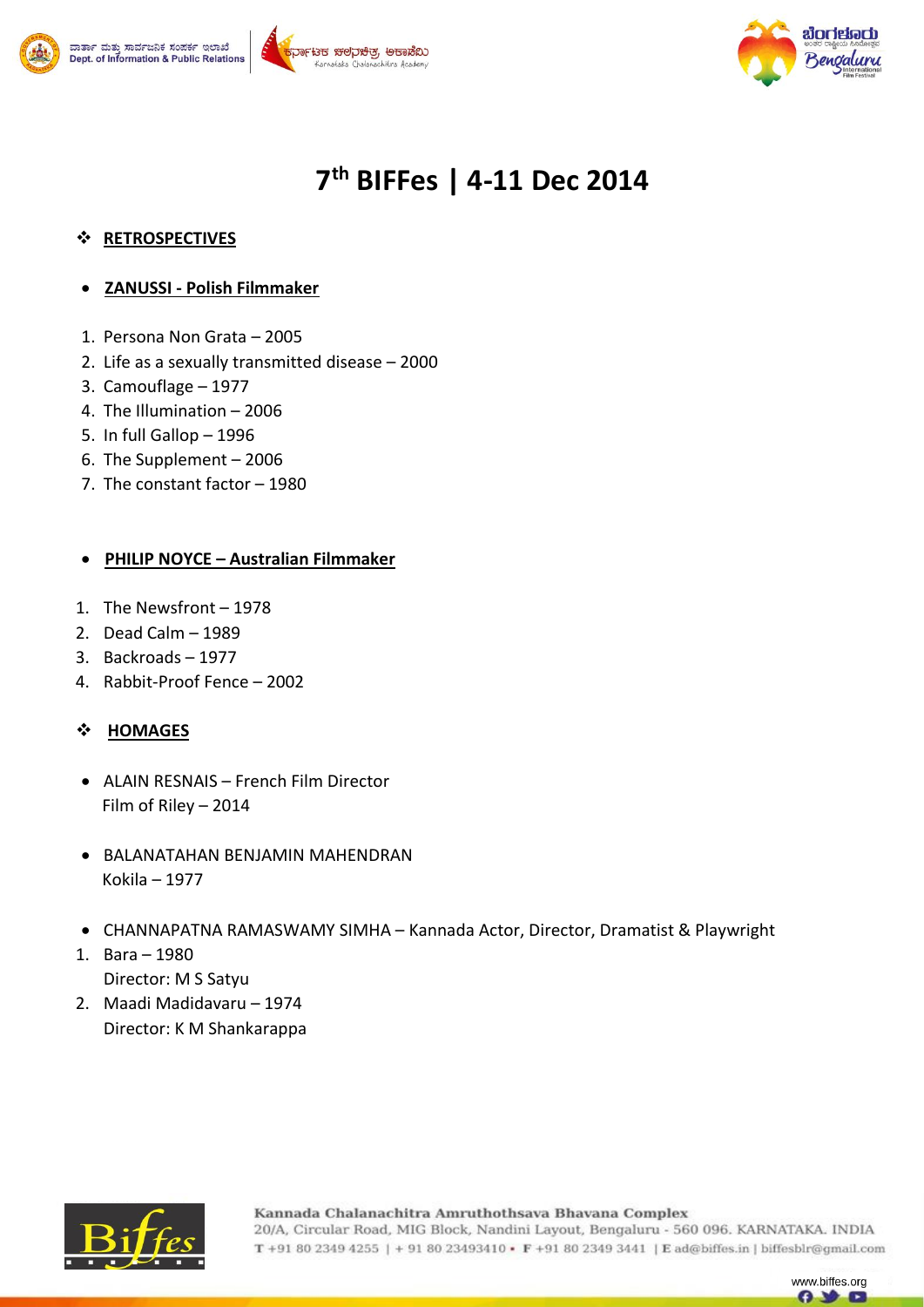





#### $\div$  GRAND CLASSICS FRENCH

- 1. The children of Paradise (Les enfants du Paradis) 1945 Director: Marcel Carne
- 2. Pepe Le Moko 1937 Director: J Duvivier
- 3. Pickpocket 1959 Director: Robert Bresson
- 4. Casque D'or 1952 Director: Jacques Becker
- 5. The Big Day (Jour De Fete) 1949 Director: Jacques Tati
- 6. Eyes without a face (Les Yeux Sans Visage) 1960 Director: Georges Franju

## **❖ REMEMBRANCE**

- 1. **HONNAPPA BHAGAVATHAR** Singer & Actor Jagajyothi Basaveshwara – 1959 Director: T V Singh
- 2. **HUNSUR KRISHNAMURTHY** Screenplay Writer & Director Asha Sundari – 1960



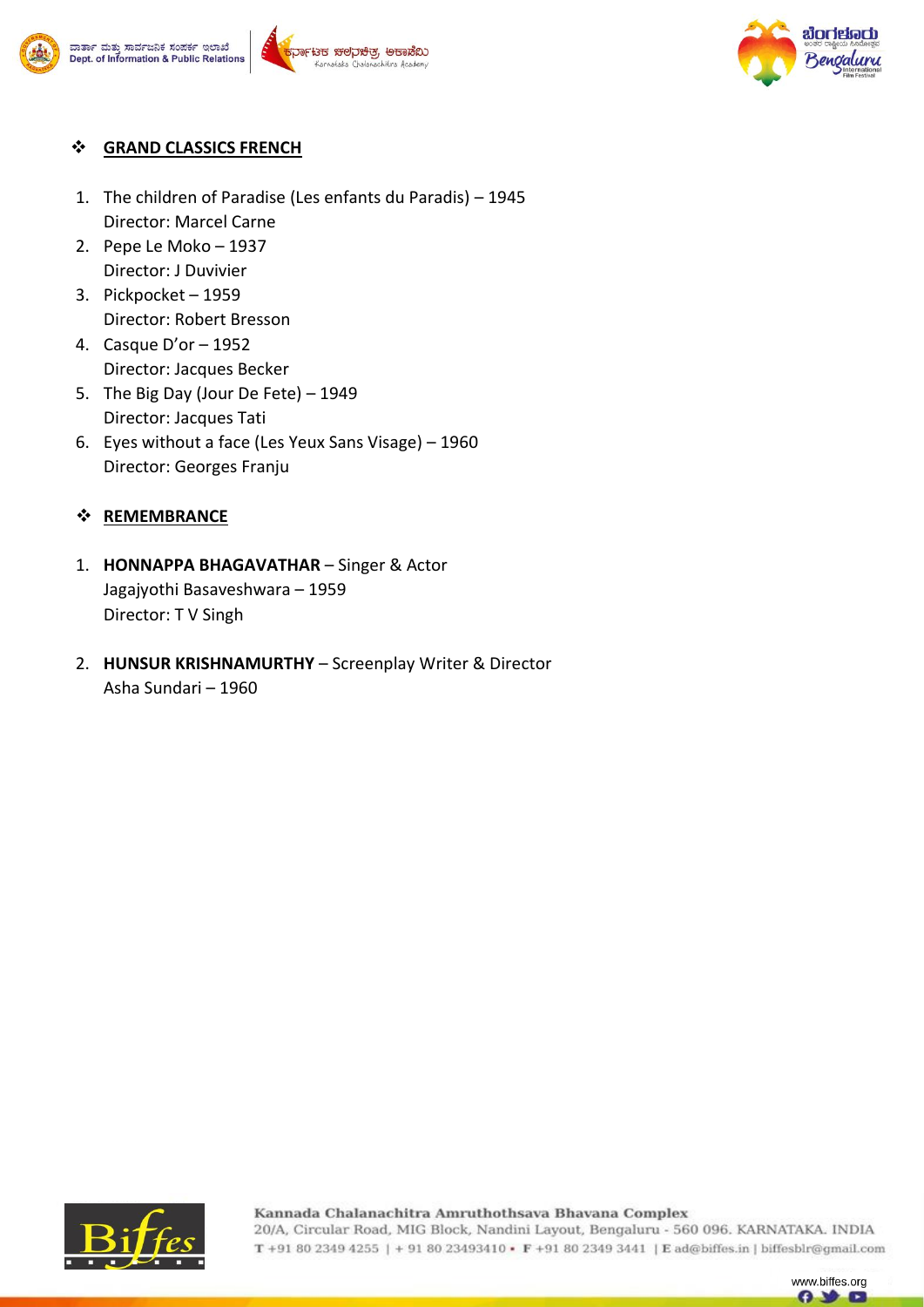







## **COUNTRY FOCUS**

## **South Korea**

- 1. Be Devilled (Kim Bok-Nam salinsageonui Jeonmal) 2010 Director: Jang Cheolsu Soo
- 2. Don't Click (Jeoldeakeullik Geumji / Choldaek Ullik Kumji) 2011 Director: Kim Tae Kyung
- 3. Helpless (Hoa-Cha) 2012 Director: Byun Young-Joo
- 4. Pained (Tong-Jeung) 2011 Director: Kyung Taek Kwak
- 5. The Crucible (Silenced / Hangul / Dogani) 2011 Director: Hwang Dong Hyeok

## **Netherlands**

- 1. Madly in love (Smoorverliefd) 2010 Director: Hilde Van Mieghem
- 2. Valentino 2010 Director: Remy Van Heugten
- 3. Shocking Blue 2010 Director: Mark De Cloe
- 4. Love is All (Alles is Liefde) 2007 Director: Joram Lorsen
- 5. Line in One Day (Het Levn Uit Een Dag) 2009 Director: Marc De Cloe
- 6. Tuscan Wedding (Toscaanse Bruiloft) 2014 Director: Johan Nijenhuis
- 7. Deal 2012 Director: Eddy Terstall



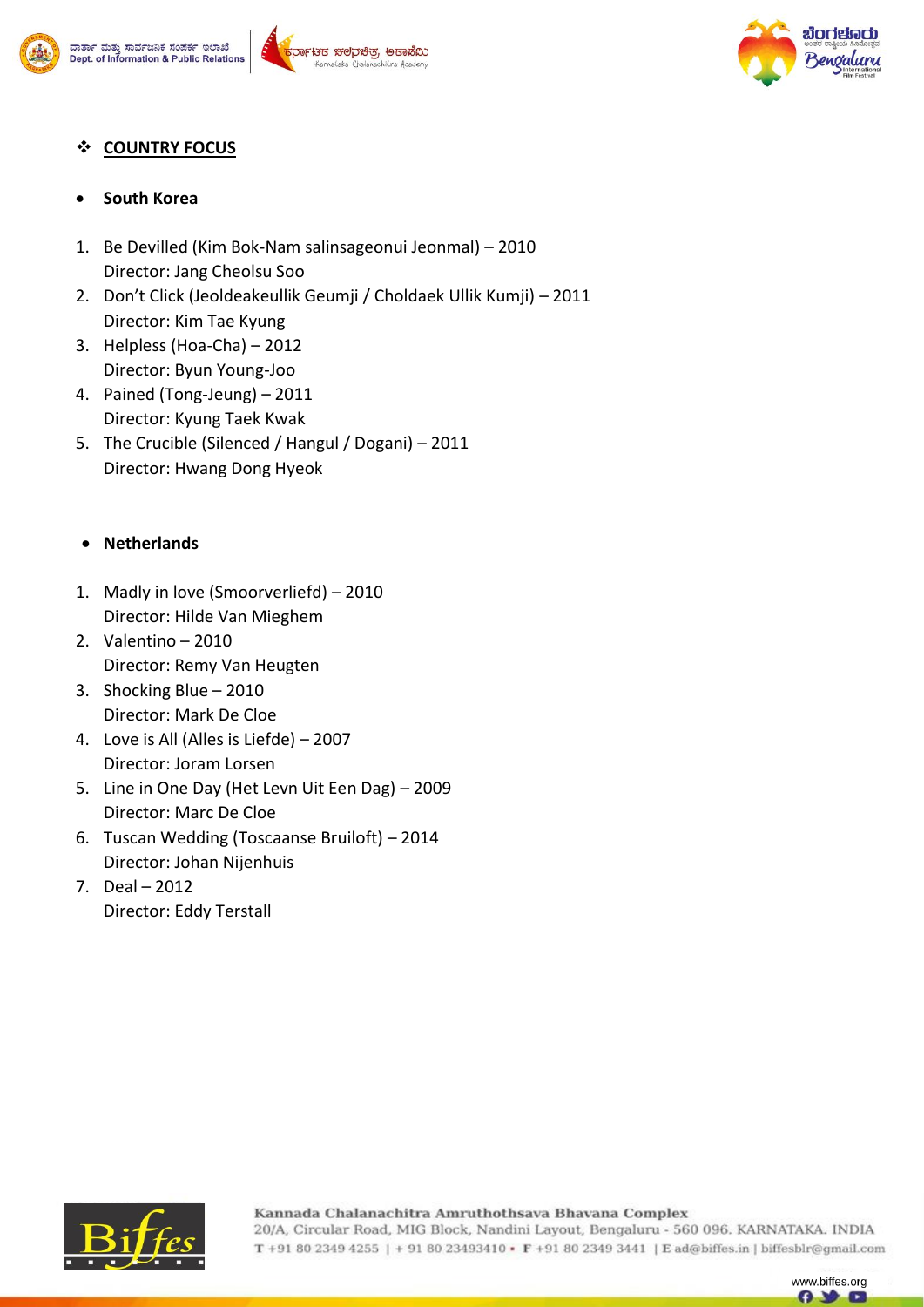





# **6 th BIFFes | 26 Dec 2013 – 2 Jan 2014**

# **RETROSPECTIVES**

# **MALINI FONSEKA – Sri Lankan Film Actress**

- 1. Coming of Age (Eya Dan Loku Lamayek) 1975. Director: Darmasena Pathiraja
- 2. Flowers of the Sky (Akasa Kusum) 2008. Director: Prasanna Vithanage
- 3. Mr Soldier (Soldadu Unnahe) 1981. Director: Darmasena Pathiraja
- 4. The Treasure (Nidhanya) 1973. Director: Lester James Peries
- 5. The Wasps are here (Bambaru Avith) 1977. Director: Darmasena Pathiraja

# **GORAN PASKALJEVIC – Serbian Film Director**

- 1. Beach Guard in winter (Cuvar Plaze U Zimskom Periodu) 1976.
- 2. How Harry became a Tree (Bitter Harvest) 2001.
- 3. Honeymoons (Medeni Mesec) 2009.
- 4. Midwinter Night's Dream (San Zimske Noci) 2004.
- 5. Powder Keg / Cabaret Balkan (Bure Baruta) 1998.
- 6. Special Treatment (Poseban Tretman) 1980.
- 7. When Day Beaks (Kad Svane Dan) 2012.
- **CLAIRE DENIS – French film Writer & Director.**
- 1. 35 Shots of Rum (35 Rhums) 2008
- 2. Beau Travail 1994
- 3. I can't Sleep (J'ai Pas Sommeil) 1994.
- 4. Jacques Rivette: The Night Watchman (Le Veilleur) 1990.
- 5. No Fear, No Die (S'en Fout La Mort) 1990.
- 6. The Intruder (L'intrus) 2004.
- 7. Trouble Every Day 2001.
- 8. White Material 2009.



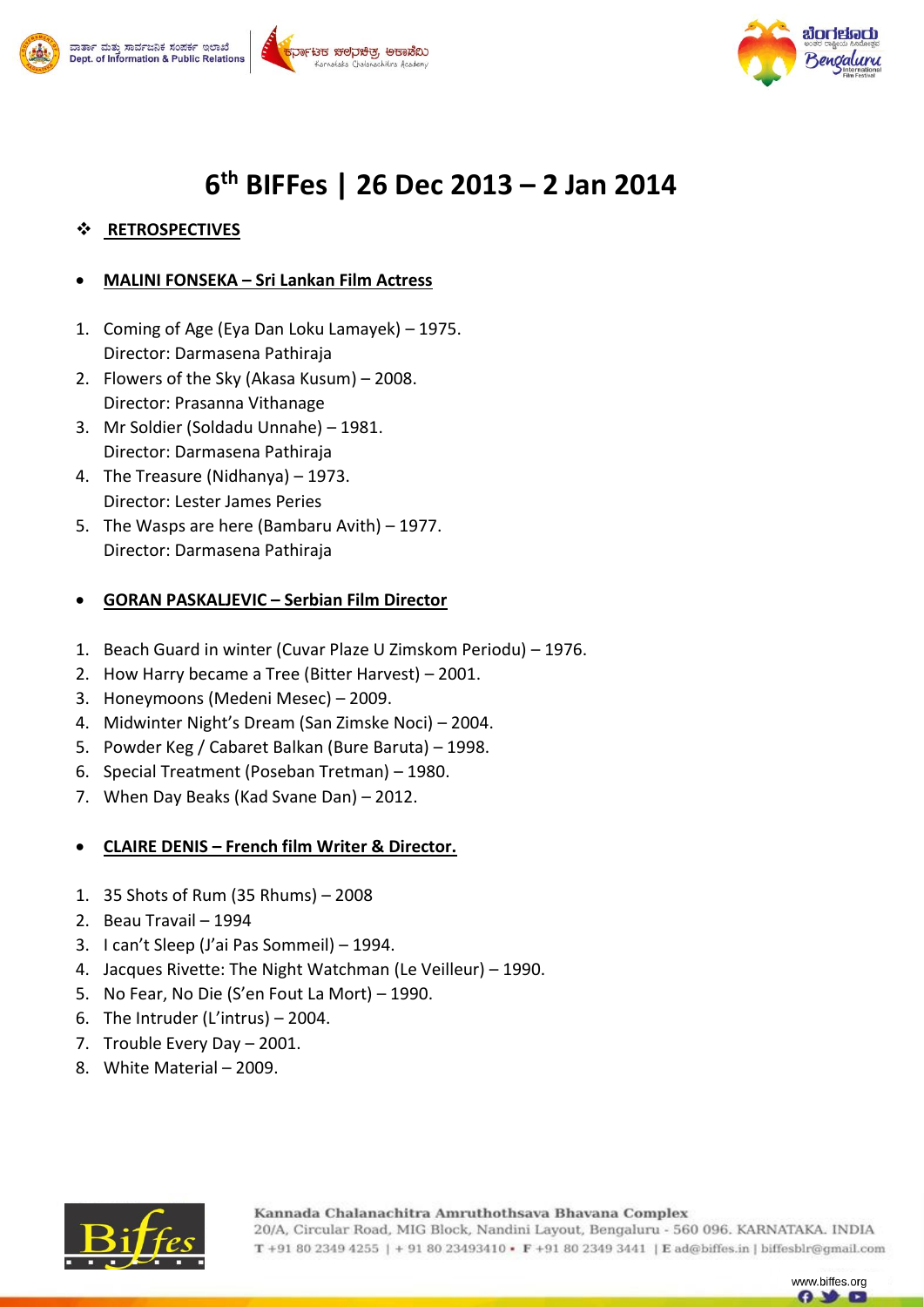



## **HOMAGES**

- **1. RITUPURO GHOSH – Bengal Film Director.** Abohomaan – Bengali - 2010
- **2. D. RAJENDRA BABU – Screenplay Writer & Director of Sandalwood.** Jeevanadhi - 1996
- **3. SUNDARNATH SUVARNA – Cinematographer** Nammoora Mandara Hoove – 1996. Director: Sunilkumar Desai

#### **REVISITING CLASSICS**

## **Samurai Films**

- 1. Gate of Hell (Jigokumon) 1953 Director: Teinosuke Kinugasa
- 2. The Crucified Lovers (Chikamatsu Monogatari) 1954. Director: Kenji Mizoguchi
- 3. The Gay Masquerade (Benten Kozo) 1958 Director: Daisuke Ito
- 4. The Fort of Death (Gonim no Shokin Kasegi) 1969 Director: Kudo Eiichi

#### **Italian Neo Realism**

- 1. Rome, Open City (Roma, Citta Aperta) 1945 Director: Roberto Rosselini
- 2. Bread, Love & Dreams (Pane, Amore E fantasia) 1953 Director: Luigi Comencini
- 3. Bandits of Orgosolo (Banditi A Orgosolo) 1961 Director: Vittorio De Seta

## **Bimal Roy – Indian Film Director**

- 1. Do Bigha Zamin 1953
- 2. Bandini 1963
- 3. Madhumati 1958
- 4. Naukri 1954
- 5. Sujata 1960
- 6. Remembering Bimal Roy Documentary 2010
- 7. Director: Joy Bimal Roy



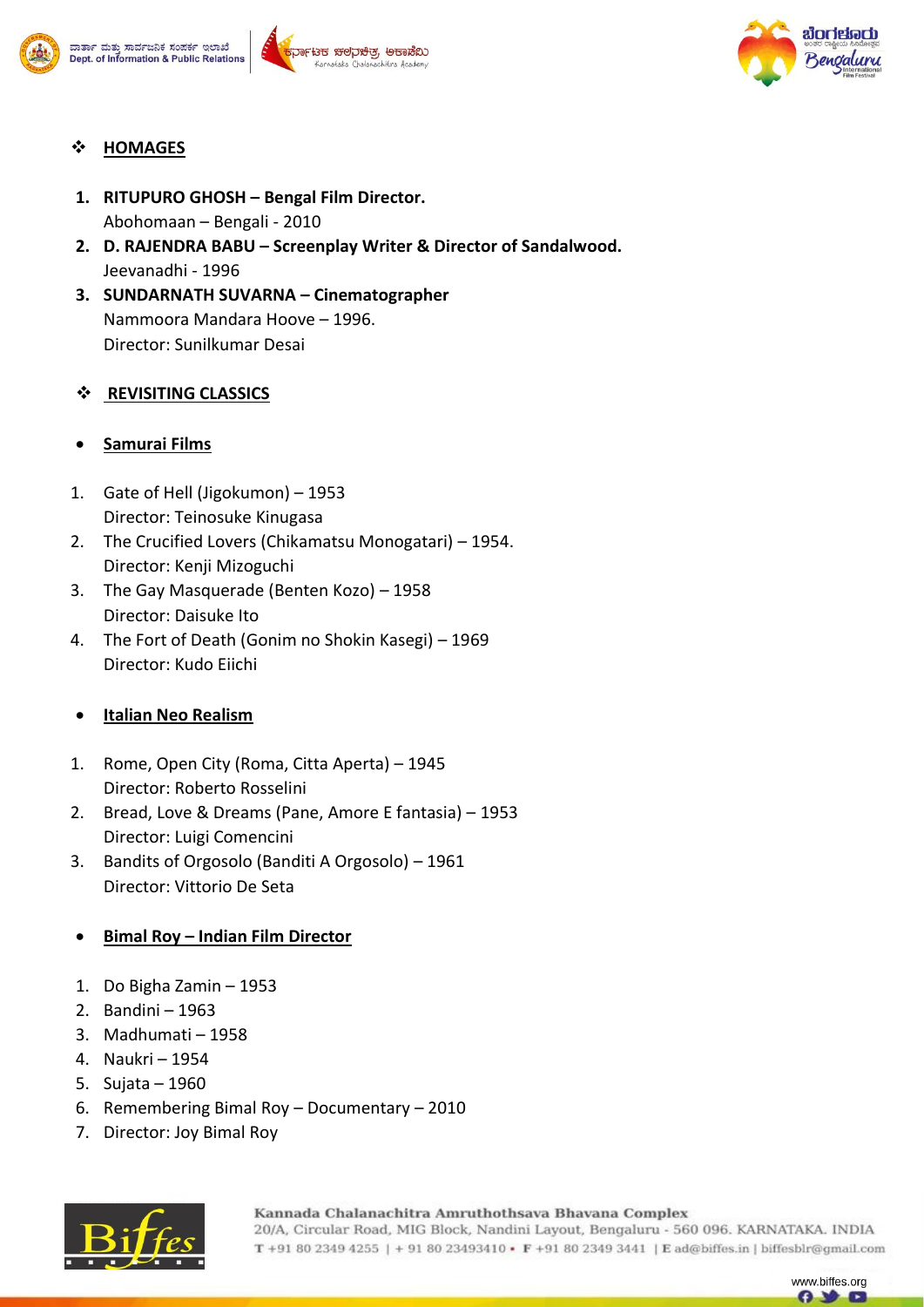



## $\div$  REMEMBERING DR RAJKUMAR

- 1. Bhakta Kanakadasa 1960 Director: Y R Swamy
- 2. Kasturi Nivasa 1971 Director: Dorai Bhagwan
- 3. Babruvahana 1977 Director: Hunsur Krishnamurthy
- 4. Shankar Guru 1977 Director: V Somshekar
- 5. Bhagyadha Lakshmi Baramma 1986 Director: Sangeetham Srinivasa Rao

## **COUNTRY FOCUS**

## **Poland**

- 1. Katyn 2007 Director: Andrzej Wajda
- 2. Last Floor 2013 Director: Tadeusz Krol
- 3. Life Feels Good 2013 Director: Maciej Peiprzyca
- 4. Secrets of Love (Sekrety Milosci) 2012 Director: DCP, Betacam
- 5. Walesa: Man of Hope (Walesa. Czlowiek Z nadziei) 2012 Director: Andrzej Wajda

#### **Taiwan**

- 1. 10+10 2011 Blue Brave: Lengend of Formosa in 1895 – 2008 Director: Chih-yu Hung
- 2. Night Market Hero (Ji pai ying xiong) 2011 Director: Tien-Lun Yen
- 3. Orz Boyz (Jiong Nan Hai) 2011 Director: Ya-che Yang
- 4. Yang Yang 2009 Director: Yu-Chieh Cheng



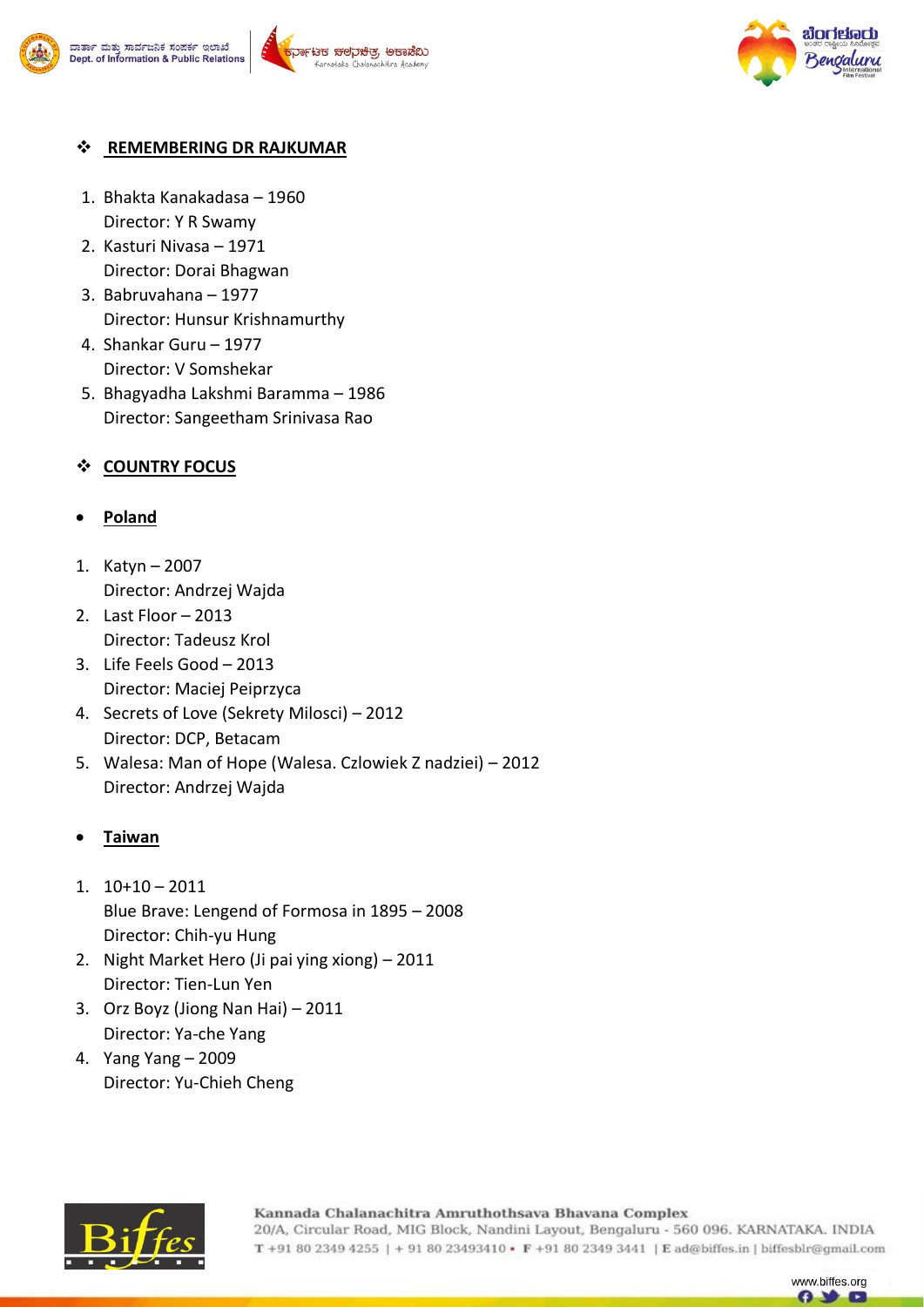



**CINEMA STUDY** 

#### **MIKE LEIGH English Writer & Director**

- 1. All or Nothing 2002
- 2. Another Year 2010
- 3. Happy-Go-Lucky 2008
- 4. Life is Sweet 1990
- 5. Vera Drake 2004



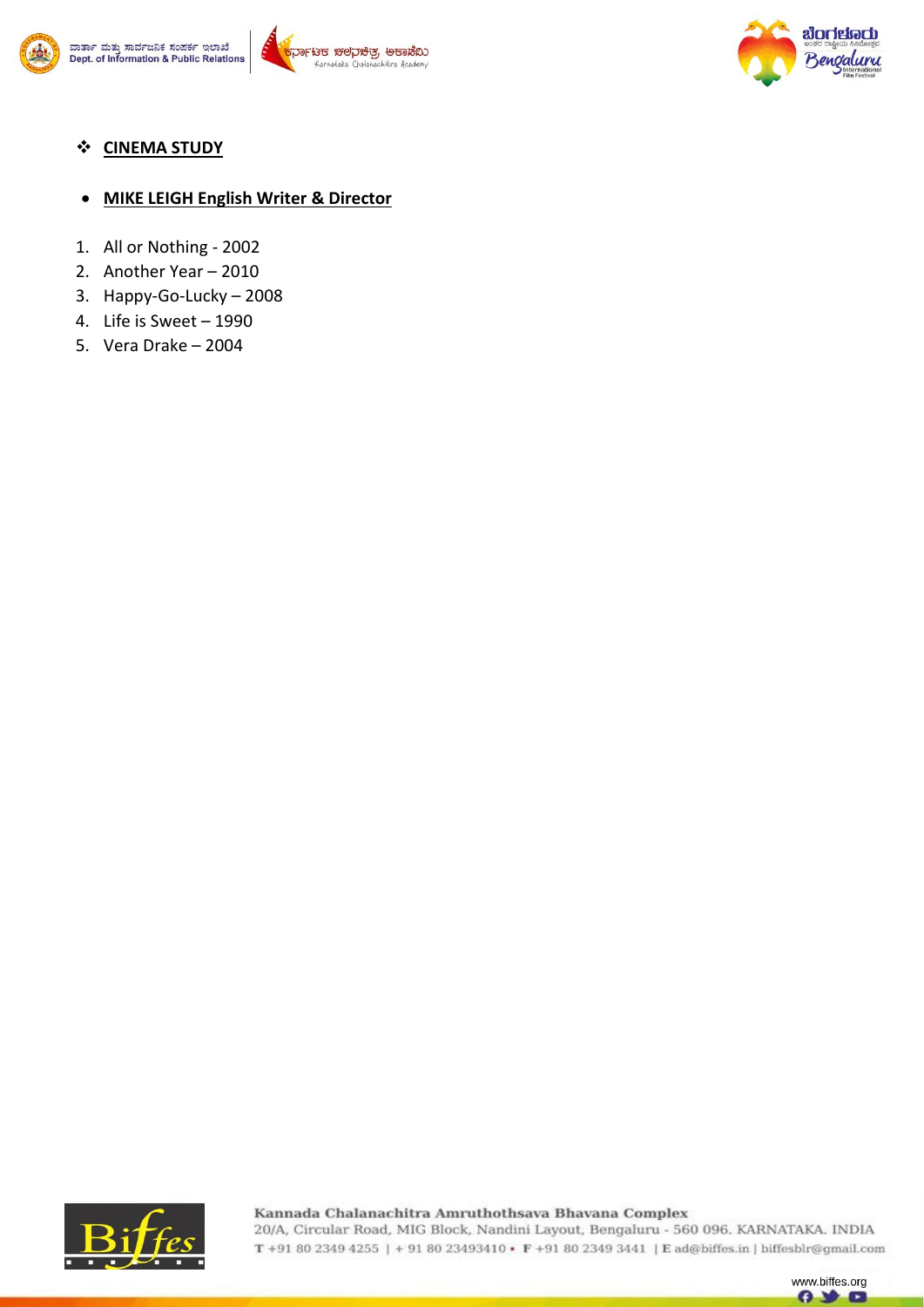





# **5 th BIFFes / 20-27 Dec 2012**

## **RETROSPECTIVES**

- **PARK CHAN-WOOK - South Korean film director**
- 1. JSA: Joint Security Area (Gongdong Gyeongbi Guyeok) 2000
- 2. Sympathy for MR. Vengeance (Boksuneun Naui Geot) 2002
- 3. Oldboy (Oldeubio) 2003
- 4. Lady Vengeance (Chinjeolhan Geumjassi) 2005
- 5. Thirst (Bakjwi) 2009

#### **FATIN AKIN – German film director**

- 1. Short Sharp Shock (Kurz & Schmerzlos) 1998.
- 2. In July (Im Juli) 2000.
- 3. Solino 2002.
- 4. Head-on (Gegen die Wand) 2004.
- 5. The Edge of Heaven (Auf der Anderen Seite) 2007.
- 6. Soul Kitchen 2009.

#### **JULIETTE BINOCHE – French actress, artist & dancer.**

- 1. Bad Blood (Mauvais Sang) 1986 Director: Leos Carax
- 2. The lovers on the Bridge (Les Amants du Pont-Neuf) 1991. Director: Leos Carax
- 3. The Horseman on the Roof (Le hussard sur le toit) 1995. Director: Jean-Pual Rappeneau
- 4. Jet Lag (Decalage Horaire) 2002. Director: Daniele Thompson
- 5. Juliette Binoche: Sketches for a Portrait (Juliette Binoche dans les yeux) 2009 Director: Marion Stalens
- 6. Rendez-Vous 1995 Director: Andre Techine
- 7. Three Colors: Blue (Trois couleurs: Bleu) 1993. Director: Krzysztof Kieslowski
- 8. Certified Copy (Copie Conforme) 2010 Director: Abbas Kiarostami



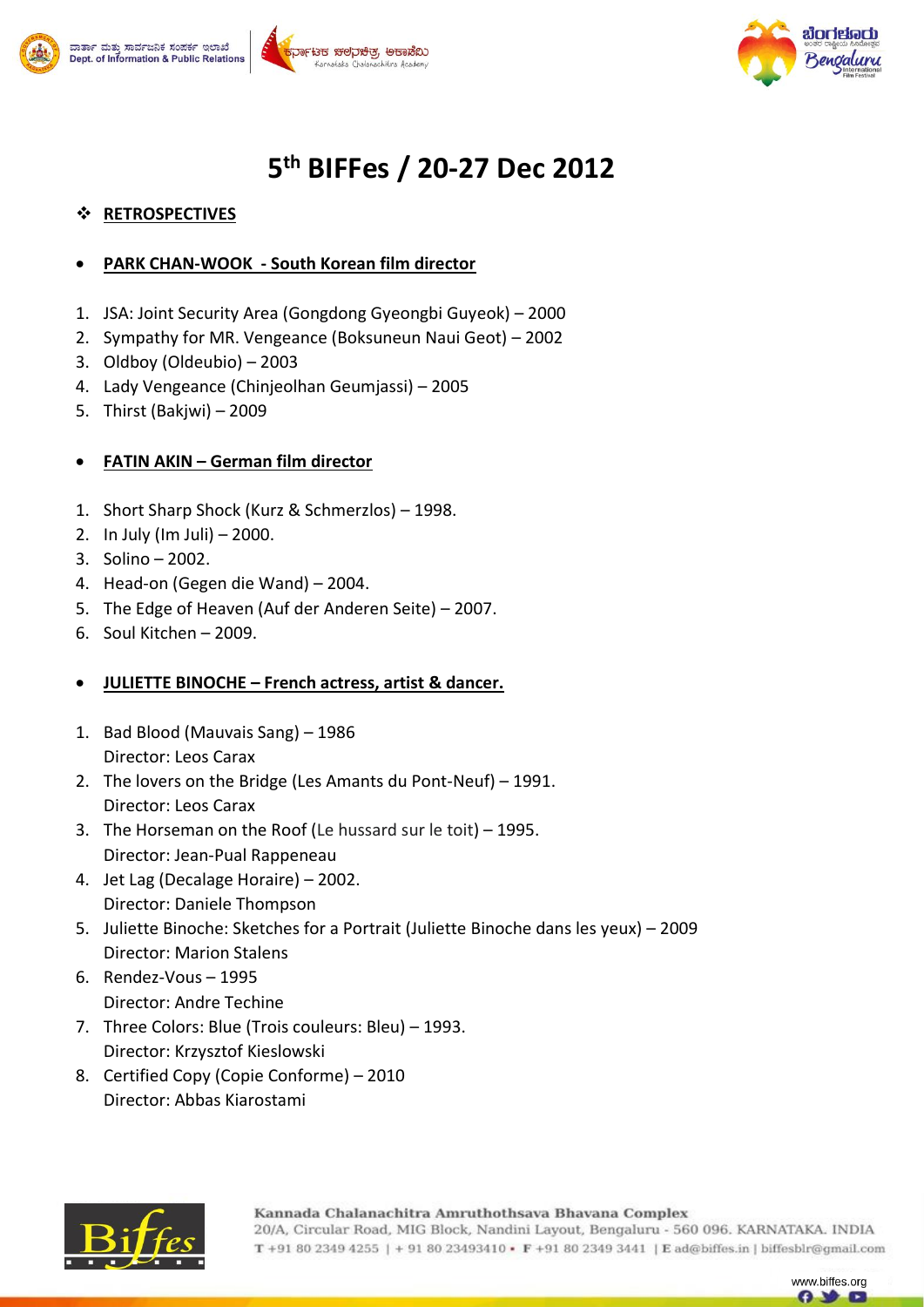

#### .<br>ಕರ್ತಾ ಮತ್ತು ಸಾರ್ವಜನಿಕ ಸಂಪರ್ಕ ಇಲಾಖೆ <sup>-</sup>ಟಕ ಚಲನಿಚಿತ, ಅಕಾಡೆಬ Dept. of Information & Public Relations



## **GIRISH KASARAVALLI – Indian Film Director**

- 1. Tabarana Kathe India Kannada 1986
- 2. Kraurya India Kannada 1996
- 3. Thai Saheba India Kannada 1997
- 4. Dweepa India Kannada 2002
- 5. Haseena India Kannada 2004

## **JAHNU BARUA – Assamese – Indian Film Director**

- 1. Halodia Choraye Baodhan Khai (The Catastrope) 1987
- 2. Bonani (The Forest) 1990
- 3. Firingoti (The Spark) 1992
- 4. Hkhagoroloi Bohu Door (It's a long way to the Sea) 1995

## **COUNTRY FOCUS**

#### **Denmark**

- 1. In a better World (Haevnen) 2010 Director: Suzanne Bier
- 2. Applause 2009 Director: Zandvliet
- 3. Memories of a Marriage (Dansen med Regitze) 1989 Director: Kaspar Rostrup
- 4. Valhalla Rising 2009 Director: Bicolas Winding Refn
- 5. Little Soldier (Lille Soldat) 2008 Director: Annette K Olesen
- 6. Melancholia 2012 Director: Lars Von Trier

## **Taiwan**

- 1. When love comes (Dang Ai Lai De Shi Hou) 2010 Director: Tso-Chi Chang
- 2. Bear it (Xiong Xiong Ai Shang Ni) 2011 Director: Cheng Fen-fen
- 3. Goodbye May 2011 Director: Feng Zhu
- 4. Stilt (Hou Nian Lai Ji Jie) 2012 Director: Tsai Yin-Chuan



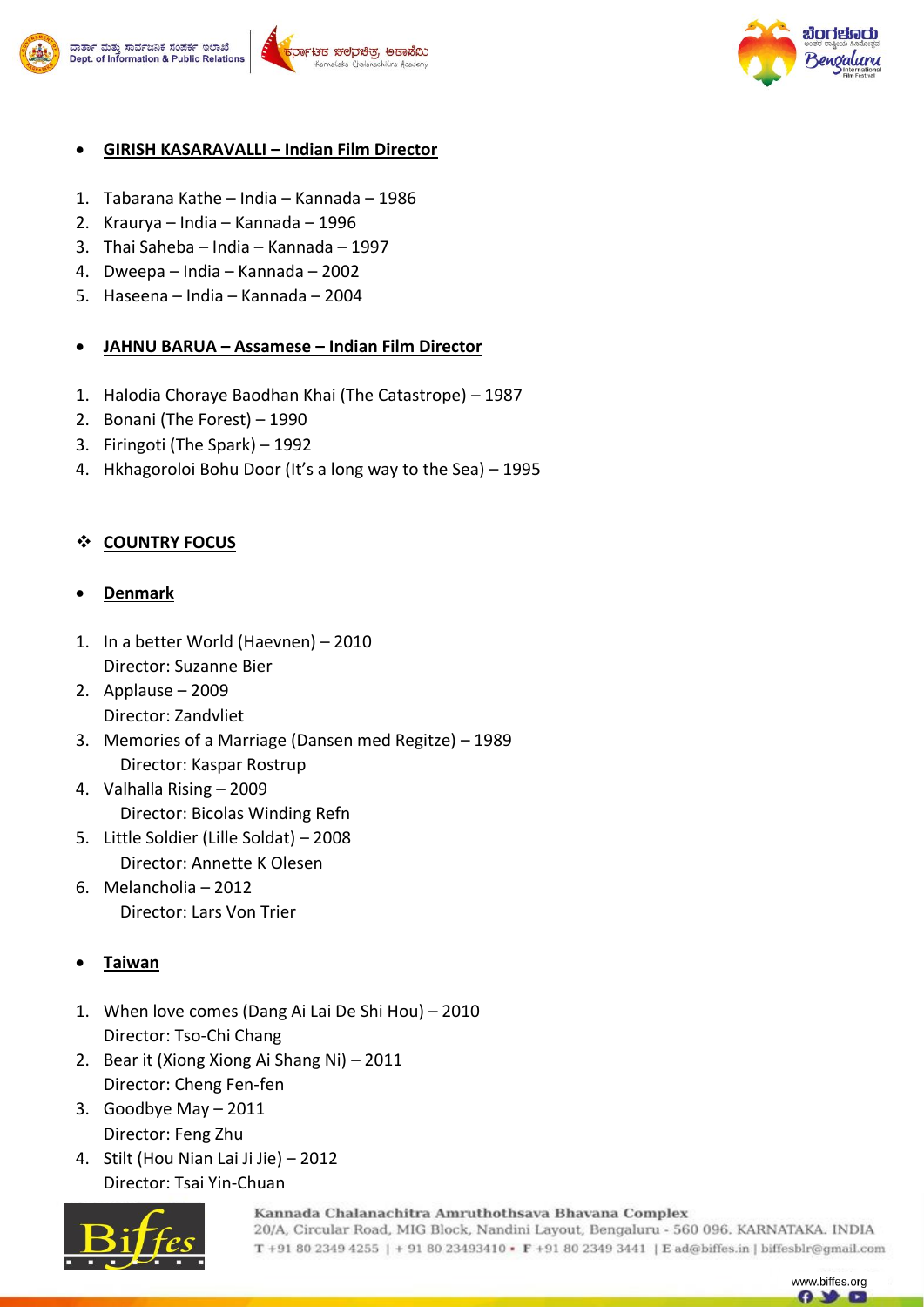







- **Special Focus Germany**
- 1. Lore 2012 Director: Cate Shortland
- 2. Barbara 2012 Director: Christian Petzoid
- 3. Cracks In the Shell (Die Unsichtbare) 2011 Director: Christian Schwochow
- 4. The River used to be a man (Der FlussWar Einst Ein Mensch) 2011 Director: Jan Zabeil
- 5. Shores of Hope (Wir Wollten Aufs Meerch) 2012 Director: Toke Constantin Hebbeln
- 6. Remembrance (Der Verlorene Zeit) 2011 Director: Anna Justice
- 7. Calm at Sea (La Mer a L'aube) 2011 Director: Volker Schlondorff
- 8. Home for the Weekend (Was Bleibt) Director: Hans-Christian Schmid



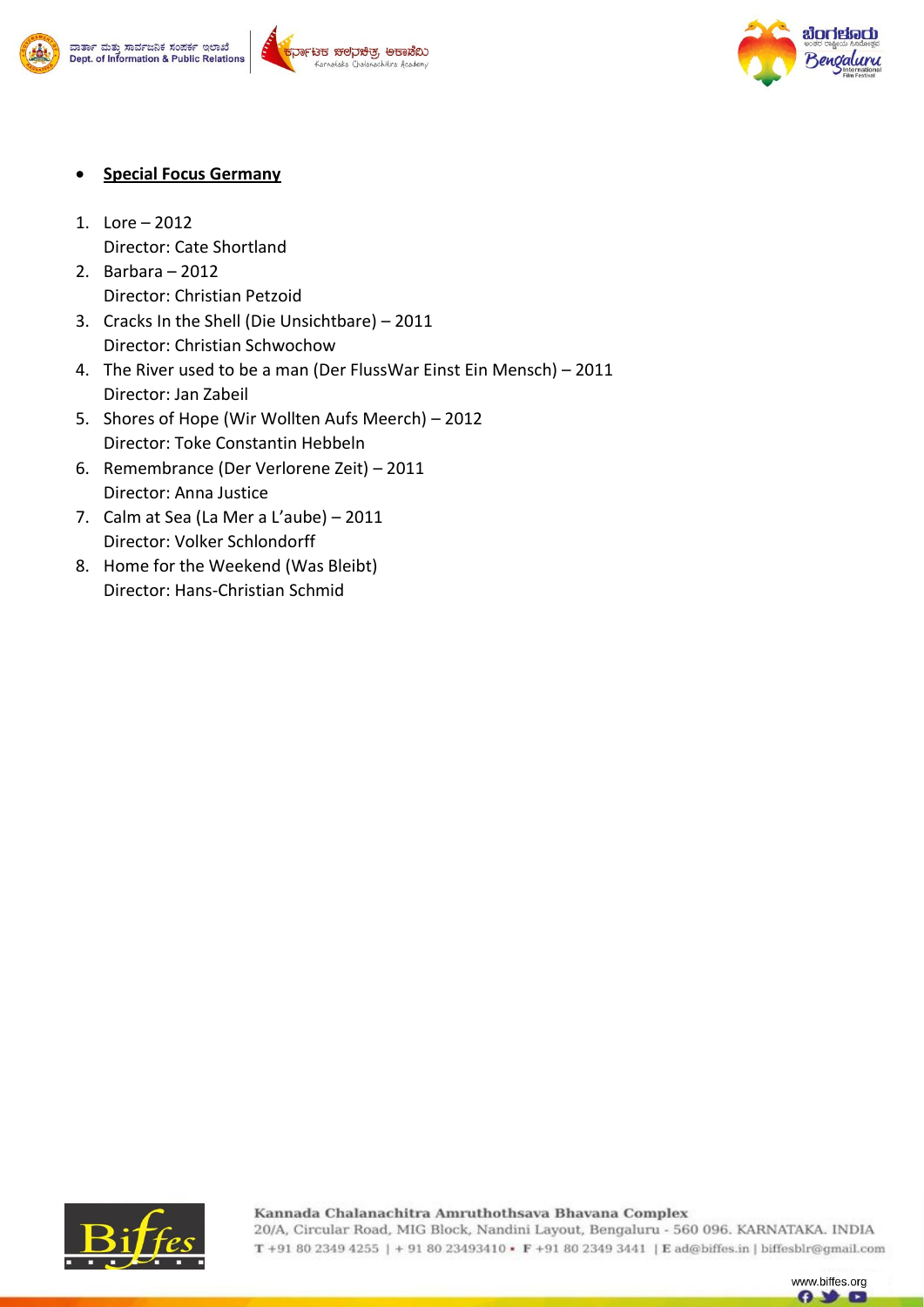





# **4 th BIFFes | 15th -22nd Dec 2011**

## **RETROSPECTIVE**

#### **HSIAO-HSIEN HOU - Chinese Film maker.**

- 1. Cafe Lumiere (Kohi Jiko) 2003.
- 2. Goodbye South, Goodbye (Nan Guo Zai Jian, Nan Guo) 1996.
- 3. Good Men, Good Women (Hao Nan Hao Nu) 1995.
- 4. A summer at Grandpa's (Dong Dong De Jia Qi) 1996.
- 5. Daughter of the Nile (Ni Luo He Nu Er) 1987.

#### **THEO ANGELOPOULOS - Greek Filmmaker, Screenwriter & Producer.**

- 1. Landscape in the Mist (Topio Stin Omichli) 1988.
- 2. Eternity & the day (Mia Aioniotita Kai Mia Mera) 1998.
- 3. Trilogy: The Weeping Meadow (Trilogia: To LivadiPou Dakryzei) 2004.

#### **MICHAEL CACOYANNIS - Greek Cypriot Filmmaker.**

- 1. Our last spring (Eroica) 1960.
- 2. The Trojan Women 1971.
- 3. Iphigenia (Ifigeneia) 1977.
- 4. The Cherry Orchard 1977.
- 5. Sweet Country 1987.

#### **DARUISH MEHRJUI - Iranian director, screenwriter, producer & editor.**

- 1. The Cow (Gaav) 1969.
- 2. The Lodgers (Ejareh-nesheenha) 1986.
- 3. Sara 1993.
- 4. The Pear Tree (Derakhte Golabi) 1998.
- 5. The Music man (Santouri) 1998.

#### **G ARAVINDAN - Director, Screenwriter, Musician & Cartoonist from Kerala, India.**

- 1. Thampu 1978.
- 2. Esthappan 1979.
- 3. Kummatty 1979.
- 4. Vasthuhara 1990.
- 5. Chindambaram 1985.



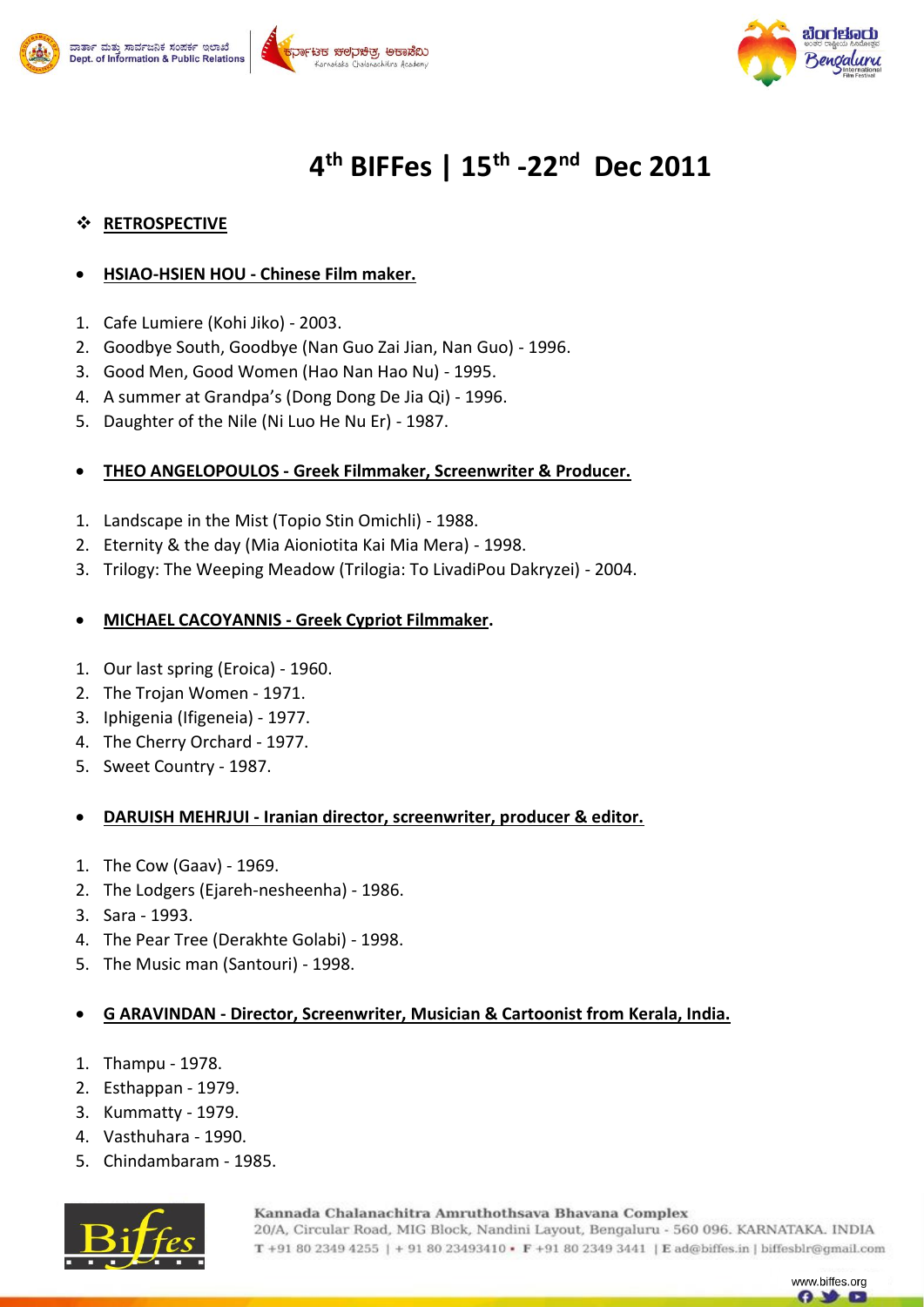





#### **PUTTANNA KANAGAL - Prominent Kannada Film Director.**

- 1. Naagara haavu 1972.
- 2. Ranganayaki 1981.
- 3. Amrutha Ghalige 1984.
- 4. Belli Moda 1967.
- 5. Gejje Pooje 1962.



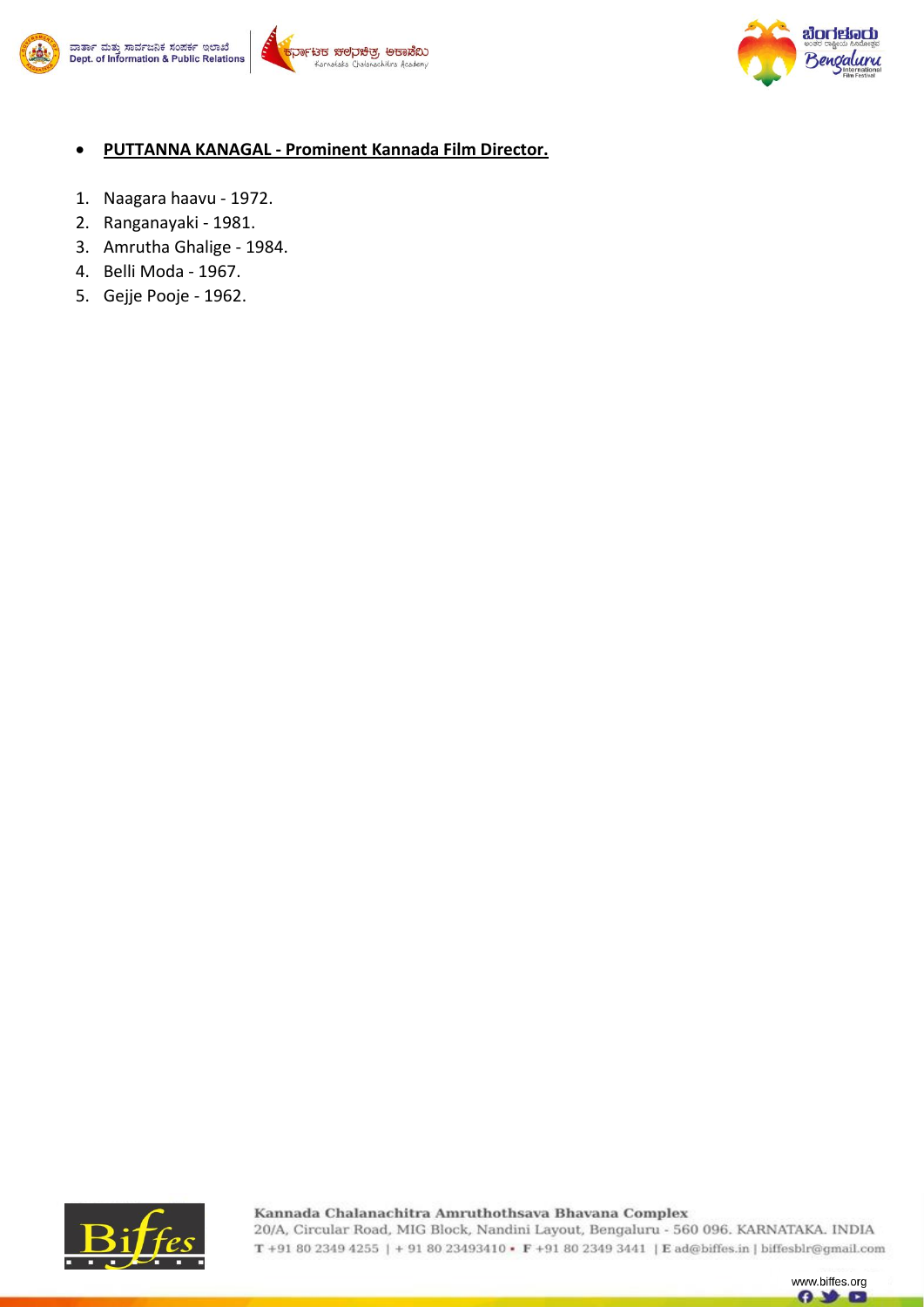





### **VINTAGES, GRAND CLASSICS**

- Light of Asia (Prem Sanyas) India, Germany Silent 1925. Director: Franz Osten, Himanshu Rai
- Yatrik India 1952. Director: Karthik Chattopadyaya
- Achhut Kanya India 1936. Director: Franz Osten
- Life's for Living: Aadmi India 1969. Director: V Shantaram
- Sant Tukaram India 1936. Director: Vishnupant Govind Damle, Sheikh Fattelal
- Meera India 1945. Director: Ellis R Dungan
- Kalpana India 1948. Director: Uday Shankar
- Apoorva Sahodharargal India 1949. Director: Acharya
- Devadasu India 1953. Director: Vedantam Raghavaiah
- Vasantasena India 1941. Director: Ramayyar Sirur
- Sandhya Raaga India 1966. Director: S K Bhagavan, A C Narasimhamurthy
- To be or not to be USA 1942. Director: Ernst Lubitsch
- Double Indemnity USA 1944. Director: Billy Wilder
- The best years of our Lives USA 1964. Director: William Wyler
- Oliver Twist USA 1948. Director: David Lean
- The Children are watching us Italy 1944. Director: Vittorio De Sica
- Obsession (Ossessione) Italy 1943. Director: Luchino Visconti
- The General USA 1926. Director: Clyde Bruckman, Buster Keaton
- Diabolique (Les Diaboliques) France 1955. Director: Henry-Georges Clouzot
- Ballad of Soldier (Ballada O Soldate) Russian 1959. Director: Grigory Chukhrai
- Modern Times USA 1936 Director: Charles Chaplin



Kannada Chalanachitra Amruthothsava Bhavana Complex

20/A, Circular Road, MIG Block, Nandini Layout, Bengaluru - 560 096. KARNATAKA. INDIA T +91 80 2349 4255 | + 91 80 23493410 • F +91 80 2349 3441 | E ad@biffes.in | biffesblr@gmail.com

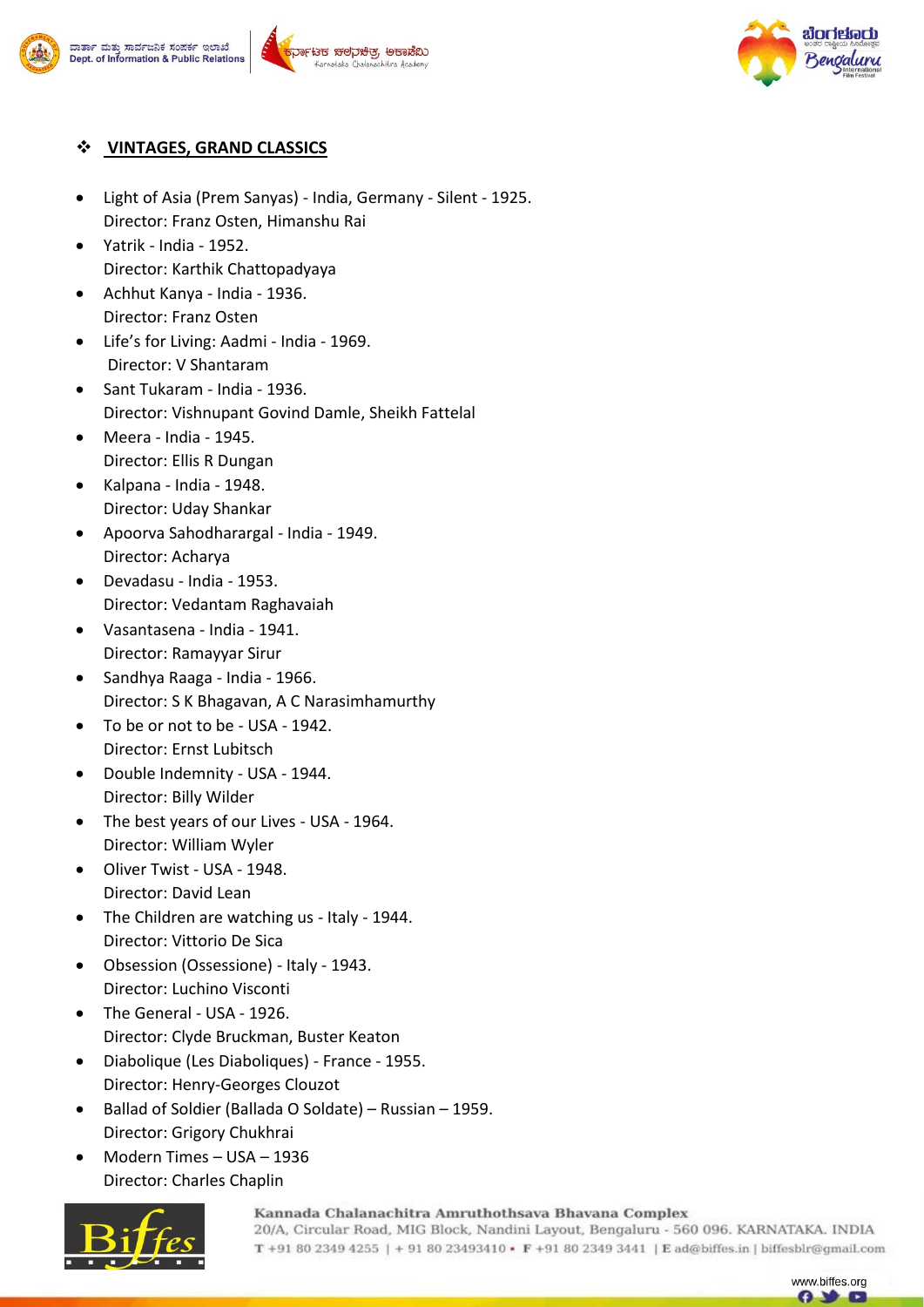





## **COUNTRY FOCUS**

## **Poland**

- 1. Joanna 2010 Director: Feliks Falk
- 2. Flying Pigs (Skrzydlate Swinie) 2010 Director: Anna Kazejak
- 3. Venice (Wenecja) 2010 Director: Jan-Jakub Koliski
- 4. Little Rose (Rozyczka) 2010 Director: Jan-Kidawa Blonski
- 5. Rites of Passage (Mala Matura) 2010 Director: Janusz Majewski

# **Egypt**

- 1. Heliopolis 2009 Director: Ahmad Abdullah
- 2. Microphone 2010 Director: Ahmad Abdullah
- 3. 678 / 2010 Director: Mohammed Diab
- 4. Hawi 2010 Director: Ibrahim El-Batout
- 5. Two Girls from Egypt (Benten Min Masr) 2010 Director: Mohammed Amin



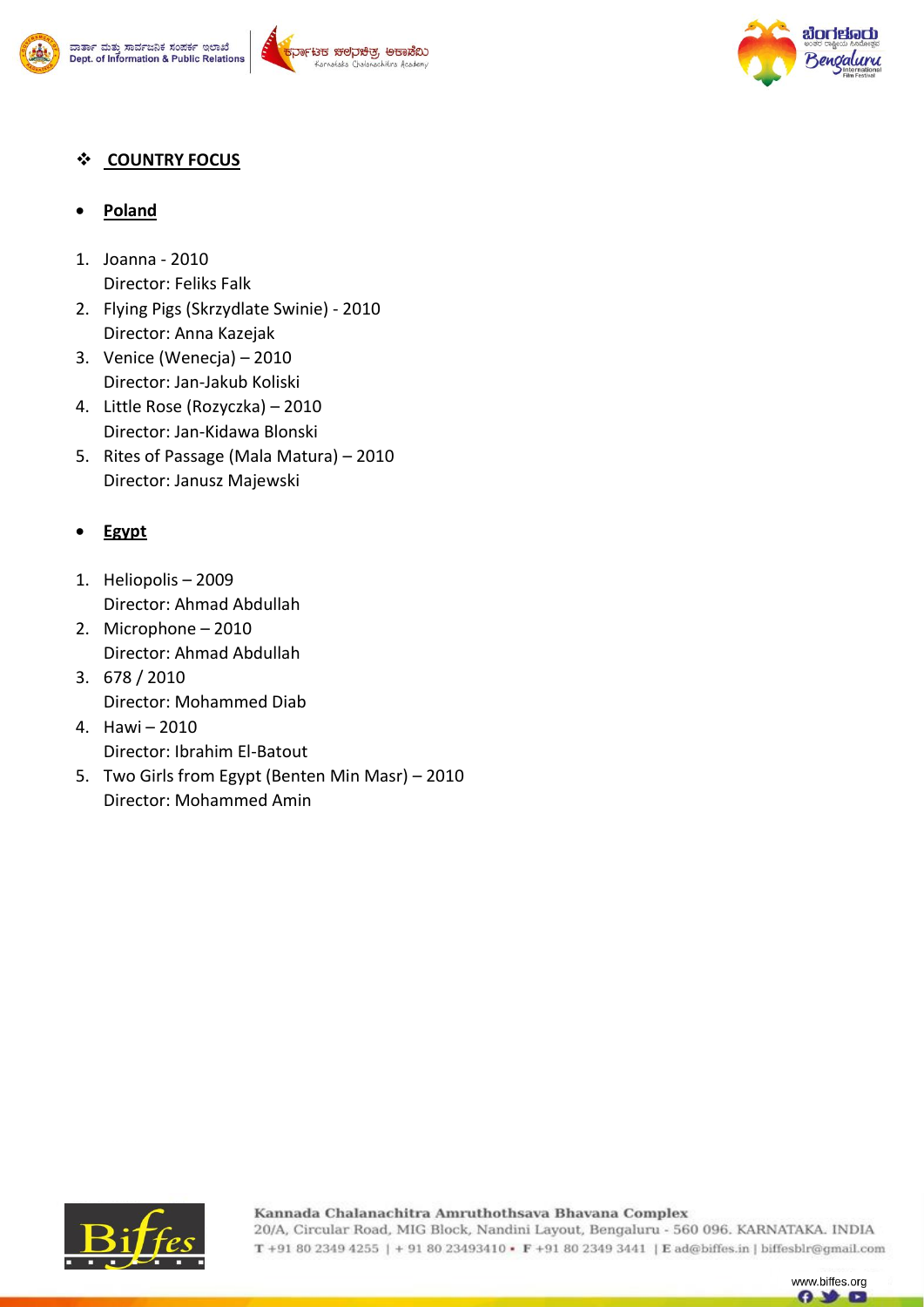





# **3 rd BIFFes | 16th -22nd Jan, 2009**

# **COUNTRY FOCUS**

- **ITALY**
- 1) Letters from sahara(Lettere Dal Sahara) 2006 Director- Vittorio de seta
- 2) One night (Una Notte) 2007 Director – Toni D'Angelo
- 3) The orchestra of piazza Vittorio(L'orchestra Di Piazza Vittorio) 2006 Director – Agostino Ferrente
- 4) My brothers summer(L'estate di mio fratello) 2007 Director – Pietro Reggiani
- 5) Grazing (Sfiorarsi) 2008 Director – Angelo Orlando
- 6) In the flesh (In Carne ed ossa) 2008 Director – Christian Angeli
- 7) The speed of light (La Velocita Della Luce) 2008 Director – Andrea Papini
- 8) Early bird catches the worm (Il Mattino ha L'oro in Bocca) 2008 Director – Francesco Patiemo
- 9) Gone with the women (Tatt Av Kvinnen) 2007 Director – Petter Naess

## **NORWAY**

- 1) Reprise (Auf Anfang) 2006 Director – Joachim Trier
- 2) Mirush (Blodsband) 2007 Director – Marius Holst
- 3) Second Half (Andre Omgang) 2006 Director – Hilde Heier

## **POLAND**

- 1) Wszystko Bedzie Dobrze (All will be will) Director – Tomasz
- 2) Katyn (Opouuiesc Katynska) 2007 Director – Andrzey Wajda
- 3) The Double Portrait (Portret Podwojny) 2001 Director – Mariusz Front



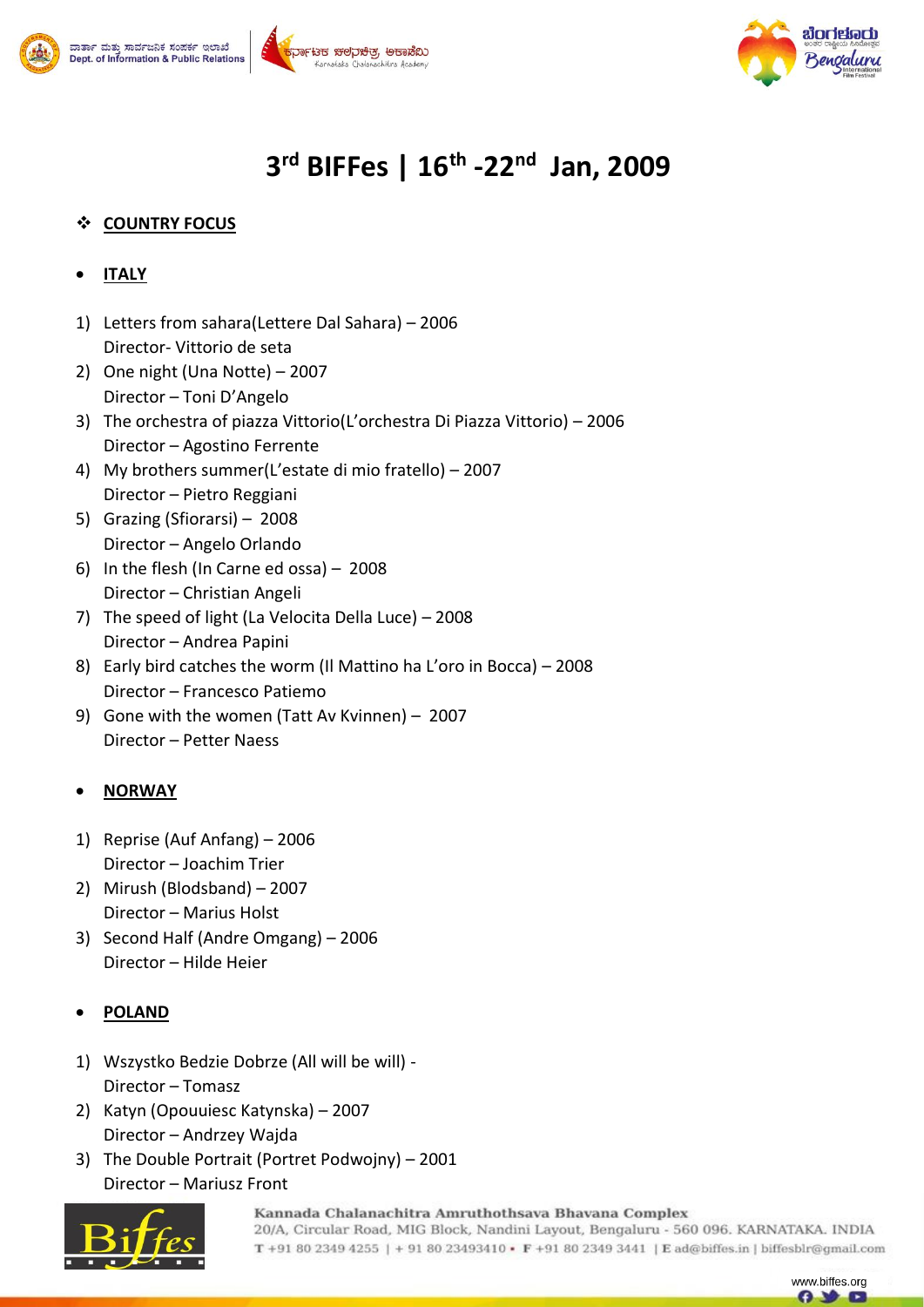





- 4) Bellissima 2001 Director – Artur Urbanski
- 5) Warsaw (Warszawa) 2003 Director – Dariusz

## **RETROSPECTIVE**

## **ALAIN RESNAIS**

- 1) Last Year In Marienbad (L Anne Derniere A Marienbad) 1962
- 2) Hiroshima, My Love (Hiroshima Mon Amour) 1959
- 3) Muriel or The Time of Return (Muriel ou le Temps Dun Retour) 1963
- 4) Stavisky ( L'empire d' Alexandre) 1974
- 5) Guernica 1950
- 6) Private Fears In Public Places ( coeurs) 2006
- 7) Same Old Song (On Connait La Chanson) 1997
- 8) Statues Also Die (Statues Meurent Aussi, Les) 1953
- 9) Night And Fog (Nuit Et Brouillard) 1955

## **AKI KAURISMAKI**

- 1) Shadows In Paradise (Varjoja Paratiisissa) 1986
- 2) Ariel 1988
- 3) La vie de boheme (Boheemielamaa) 1992
- 4) The Match Factory Girl (Tulitikkutehtaan Tytto) 1990
- 5) Drifting Clouds (Kauas Pilvet Karkaavat) 1996

## **DON WOLMAN**

- 1) Juha
- 2) Baby Love (Roman Za'ir) 1983
- 3) Hide and Sex (Machboim) 1979
- 4) The Man Without A Past (Mies Vailla Menneisyytta)
- 5) Tied Hands (Yadaim Kshurot) 2006
- 6) The Distance (Ha Merhak) 1994
- 7) Foreign Sister (Ahot Zara) 2000

## **KIM KI-DUK**

- 1) Habiographia Shel Ben (Ben's Biography) 2003
- 2) The Coast Guard (Hae Anseon) 2002
- 3) Spring, Summer, Fall, Winter, Spring (Bom, Yeoreum, Gaeul, Geurigo, Bom) 2003
- 4) Time (Shi Gan) 2006
- 5) Breath (Soom) 2007



Kannada Chalanachitra Amruthothsava Bhavana Complex

20/A, Circular Road, MIG Block, Nandini Layout, Bengaluru - 560 096. KARNATAKA. INDIA T +91 80 2349 4255 | + 91 80 23493410 • F +91 80 2349 3441 | E ad@biffes.in | biffesblr@gmail.com

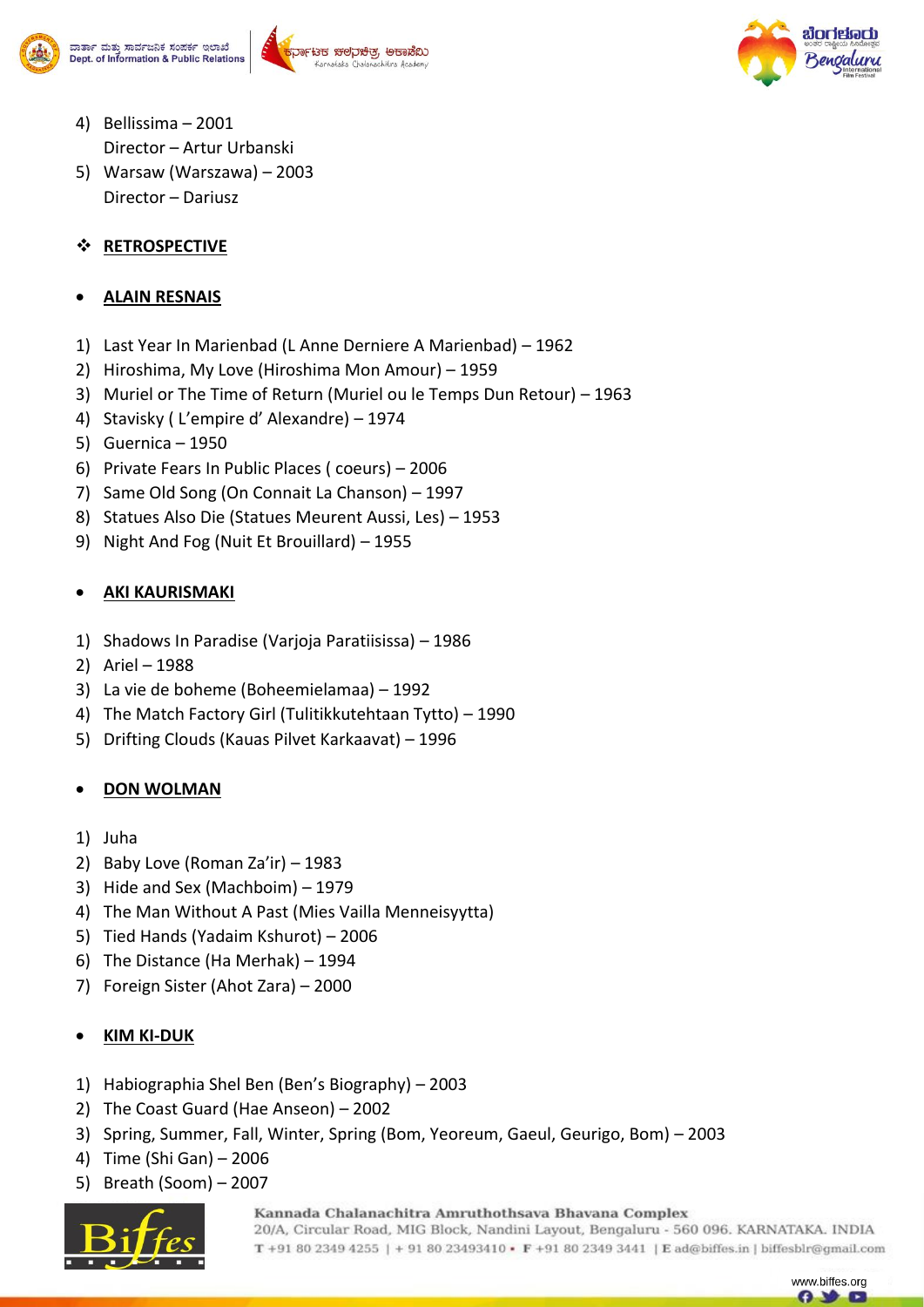





# **2 nd BIFFes | 3 rd -10th Jan 2008**

### **RETROSPECTIVES**

#### **MIZOGUCHI KENJI Japanese Film Director**

- 1. Ozaka Elegy (Naniwa Ereji) 1936
- 2. Sansho the Bailiff (Sansho Dayu) 1954
- 3. Story of late Chrysanthemums (Zangiku Monogatari) 1939
- 4. The Woman of Rumour (Uwasa No Onna) 1954
- 5. Ugetsu (Ugetsu monogatari) 1953

#### **JULIO MEDEM – Spanish Writer, Editor, Actor, Director & Producer**

- 1. Cows (Vacas) 1992
- 2. Earth (Tierra) 1996
- 3. Sec and Lucia (Lucia Y El Sexo) 2001
- 4. The Basque Ball: Skin against Stone (La pelota Vasca, lo Piel Contra La Piedra) 2003
- 5. The Lovers at the Arctic Circle (Los Amantes Del Circulo polar) 1998
- 6. The Red Squirrel (la Ardilla Roja) 1993

#### **SURESH URS – Indian Film Editor**

- 1. Earth (Mann) 2006 Director: R Puthiyavan
- 2. Punaradhivasam 2000 Director: Prakash V K
- 3. Roja 1992

Director: Mani Ratnam

4. Mysore Mallige – 1991 Director: T S Nagabharana

## **STUDY OF DIRECTOR**

#### **ASHOKA HANDAGAMA – Sri Lankan Filmmaker**

- 1. A Letter of Fire (Aksharaya) 2005
- 2. Flying with one Wing (Tani Tatuwen Piyabanna) 2002
- 3. This is my Moon (Me Mage Sandai) 2000



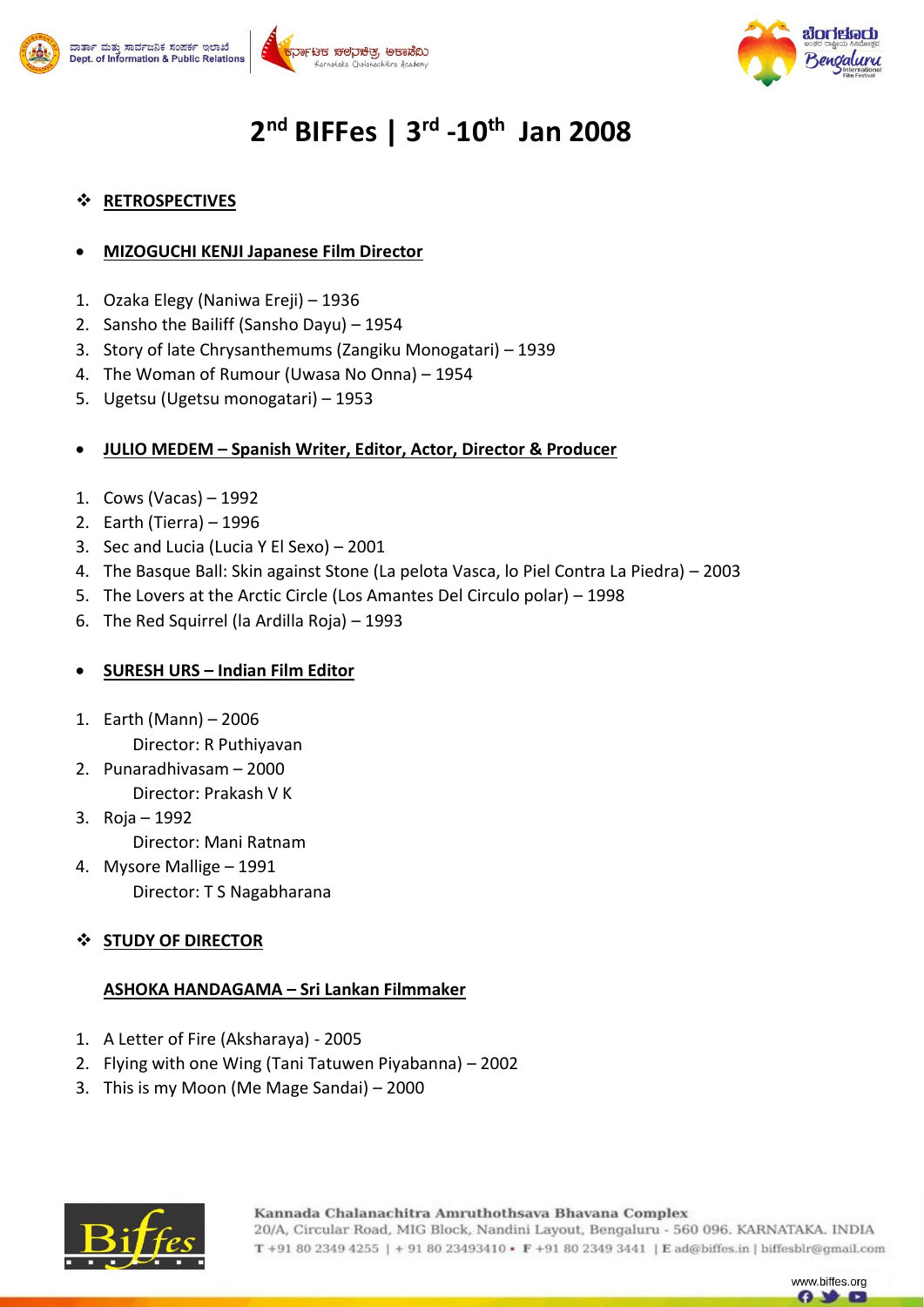







## **HOMAGES**

- INGMAR BERGMAN Sweden Writer, Art Director, Cinematographer, director & Producer
- 1. The Magician / The Face (Ansiktet) 1958
- ISTVAN GAAL Hungarian Screenwriter, Editor & Director The Falcons (Magasiskola) – 1970
- MICHELANGELO ANTONIONI Italian Director, Writer, Producer & Editor The Adventure (L'Avventura) – 1960
- OUSMANE SEMBENE African Author, Actor, Screenwriter & Director The Money Order (Mandabi) – 1968

## **COUNTRY FOCUS**

## **Hungary**

- 1. Dealer (A Porcelanbaba) 2004 Director: Benedek Fiegauf
- 2. Porcelain Doll 2005 Director: Peter Gardos
- 3. Temptations 2002 Director: Zoltan Kamondi
- 4. Vagabond 2003 Director: Gyorgy Szomjas
- 5. Hukkle 2002 Director: Gyorgy Palfi

## **South Africa**

- 1. Cry, the Beloved Country 1995 Director: Darrell James Roodt
- 2. Dollars and White Pipes 2005 Director: Donovan Marsh
- 3. Mama Jack 2005 Director: Gray hofmeyr
- 4. Sarafina! 1992 Director: Darrell James Roodt
- 5. Yesterday 2004 Director: Darrell James Roodt
- 6. Red Dust 2004 Director: Tom Hooper



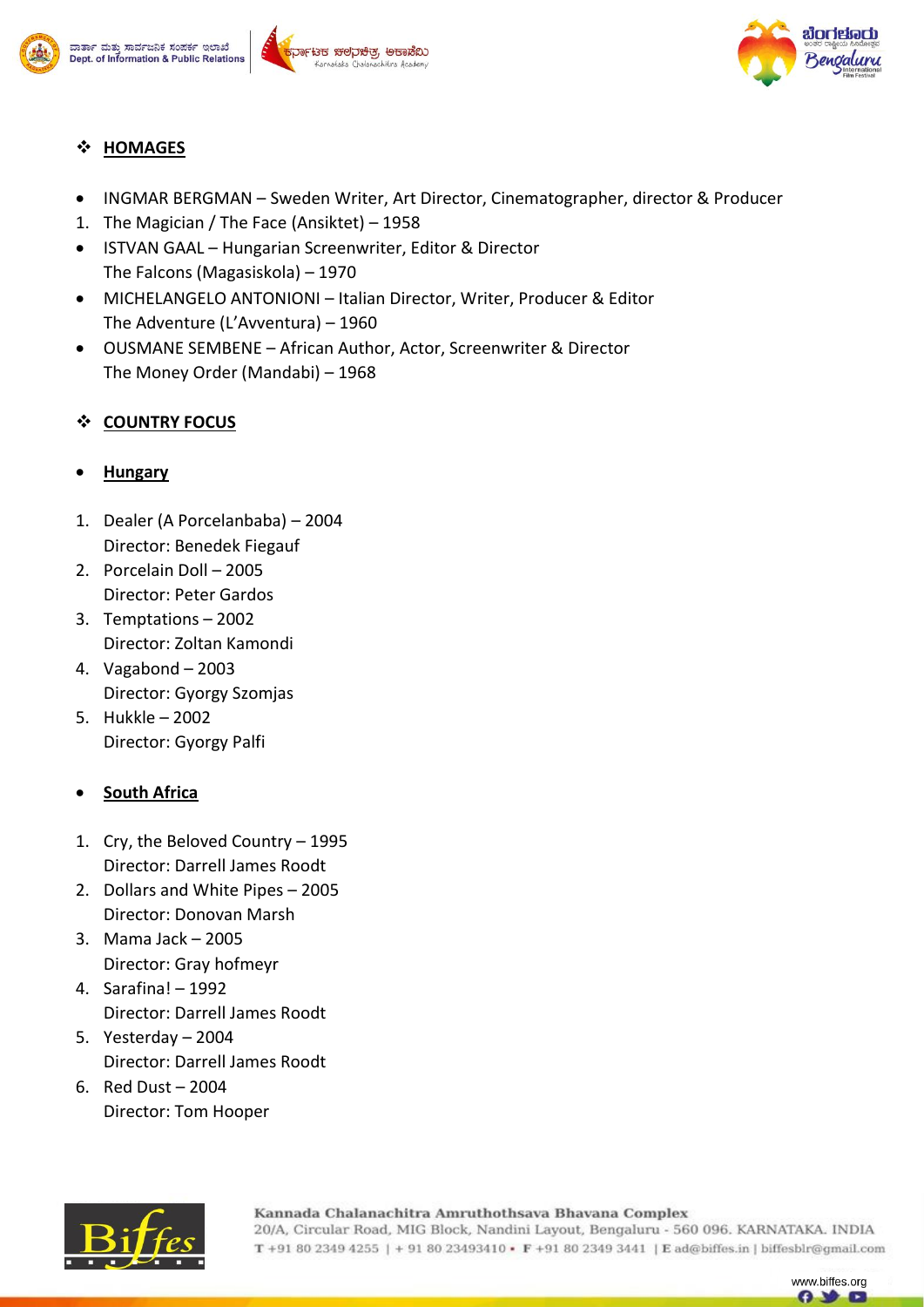





# **1 ST BIFFes | 22nd -28th Dec 2006**

#### **RETROSPECTIVES**

#### **NAGISA OSHIMA – Japanese Film Director**

- 1. Boy 1969
- 2. Dear Summer Sister 1272
- 3. Ceremony 1971
- 4. Death by hanging 1968

#### **V K MURTHY – Indian Cinematographer**

- 1. Sahib Bibi Aur Gulam 1962 Director: Abrar Alvi
- 2. Kaagaz Ke Phool 1959 Director: Guru Dutt
- 3. Pyaasa 1957 Director: Guru Dutt

#### **S RAMCHANDRA AITHAL – Indian Cinematographer**

- 1. Ghatashraddha 1977 Director: Girish Kasarvalli
- 2. Chomana Dudi 1975 Director: B V Karanth